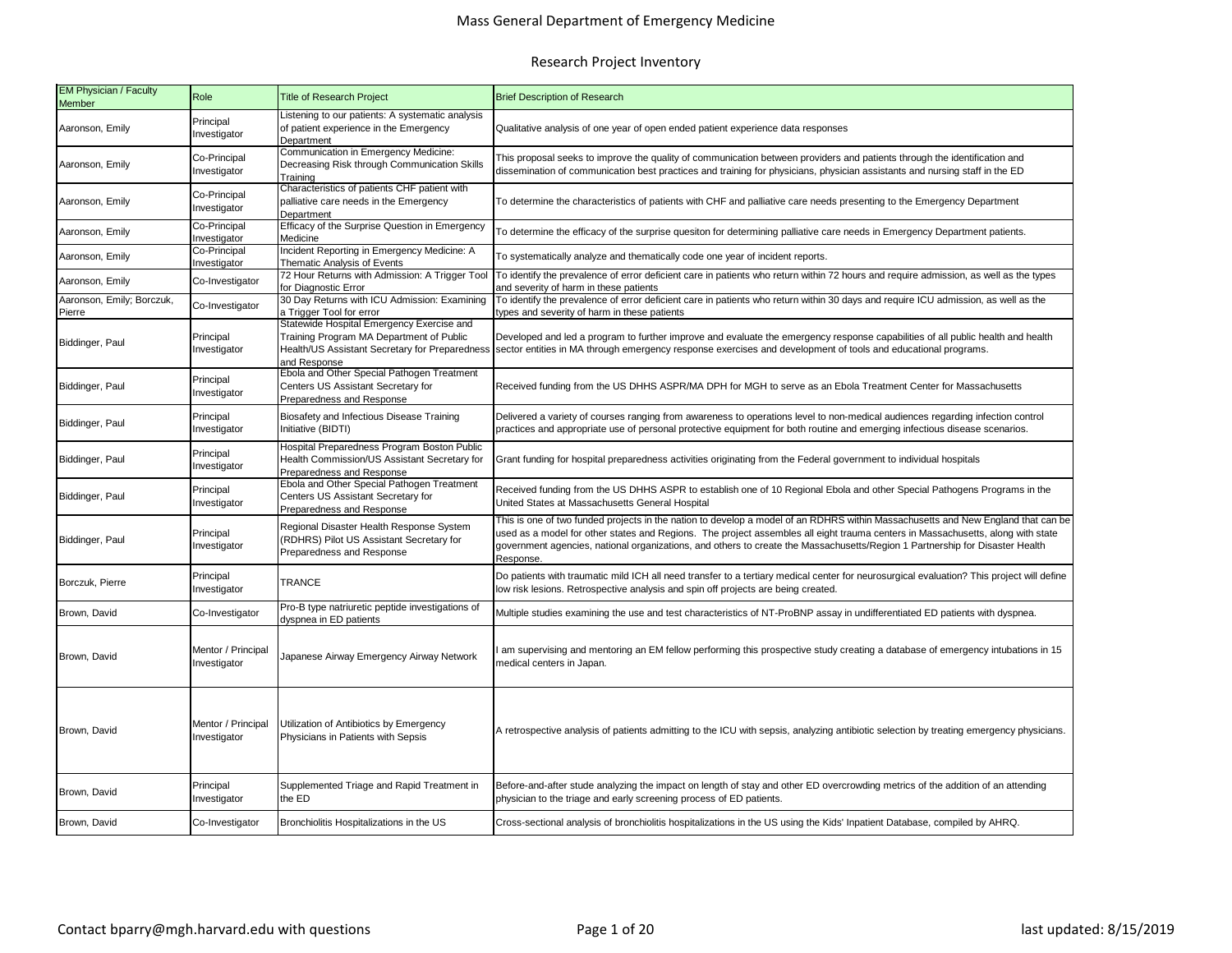# Mass General Department of Emergency Medicine

| EM Physician / Faculty<br><b>Member</b> | Role                               | <b>Title of Research Project</b>                                                                                                                                                                    | <b>Brief Description of Research</b>                                                                                                                                                                                                                                                 |  |  |
|-----------------------------------------|------------------------------------|-----------------------------------------------------------------------------------------------------------------------------------------------------------------------------------------------------|--------------------------------------------------------------------------------------------------------------------------------------------------------------------------------------------------------------------------------------------------------------------------------------|--|--|
| Brown, David                            | Mentor / Principal<br>Investigator | The Effect of Music-induced Relaxation on<br>Stress Levels and Staff Interactions in Relatives<br>in the Emergency Department and its<br>Correlation to Prior Musical Experience.                   | Questionnaire-based study investigating how playing music in the hospital environment affects staff, patients and patients' visitors.                                                                                                                                                |  |  |
| Brown, David                            | Co-Investigator                    | Sensitivity of CTA and CSF RBCs for<br>Subarachnoid Hemorrhage                                                                                                                                      | Retrospective review of test characteristics of CT- angiography and CSF red blood cells in subarachnoid hemorrhage.                                                                                                                                                                  |  |  |
| Brown, David                            | Co-Investigator                    | Rule Out Myocardial Infarction Using Computer<br>Assisted Tomography (ROMICAT)                                                                                                                      | Single center trial to determine usefulness of coronary CTA in ED patients with acute chest pain                                                                                                                                                                                     |  |  |
| Brown, David                            | Principal<br>Investigator          | Population Trends in Neurological Survival in<br>Out-of-Hospital Cardiac Arrest                                                                                                                     | Secondary analysis of a publicly available dataset of adult and children with out-of-hospital cardiac arrest in Japan from 2005-2010.<br>We are studying the impact of prehospital airway management on survival as well as regional variations in care and survival.                |  |  |
| Burke, Thomas                           | Principal<br>nvestigator           | Qualitative analysis of ESM-NIRB Providers                                                                                                                                                          | Qualitative analysis of interviews with providers who have used the ESM-NIRB package (including bCPAP) in India                                                                                                                                                                      |  |  |
| Burke, Thomas                           | Principal<br>Investigator          | Survival After Use of a Condom UBT Package<br>in Women with Uncontrolled Postpartum<br>Hemorrhage in India                                                                                          | To examine the outcomes of women who had ESM-UBT devices placed for uncontrolled PPH across 10 medical colleges in<br>Maharashtra and Madhya Pradesh, India.                                                                                                                         |  |  |
| Burke, Thomas                           | Principal<br>Investigator          | Behavioral and contextual barriers to optimal<br>UBT use among skilled birth attendants in Kenya                                                                                                    | Multiple projects are being undertaken related to behavioral barriers to optimal UBT use and PPH care in Kenya.<br>Detailed review of UBT safety data in Kenya and SL                                                                                                                |  |  |
| Burke, Thomas                           | Principal<br>Investigator          | Safety of a condom uterine balloon tamponade<br>(ESM-UBT) device for use in uncontrolled<br>postpartum hemorrhage                                                                                   | Evaluate the cost-effectiveness of condom uterine balloon tamponade (UBT) for control of severe postpartum hemorrhage (PPH)                                                                                                                                                          |  |  |
| Burke, Thomas                           | Principal<br>Investigator          | Cost-effectiveness of condom uterine balloon<br>tamponade for control of severe postpartum<br>hemorrhage in Kenya                                                                                   |                                                                                                                                                                                                                                                                                      |  |  |
| Burke, Thomas                           | Principal<br>Investigator          | First 12 months of emergency care in rural<br>Western Kenya                                                                                                                                         | due to uterine atony compared to standard care for PPH in Kenya.<br>To define the demographics and the accompanying illnesses and injuries of patients that presented to a rural community hospital<br>emergency department, in western Kenya, over the 12 months following opening. |  |  |
| Burke, Thomas                           | Principal<br>Investigator          | A low-cost uterine balloon tamponade for<br>management of postpartum hemorrhage:<br>modeling the potential impact on maternal<br>mortality and morbidity in sub-Saharan Africa                      | This study aimed to quantify, through modeling, the potential health impact (morbidity and mortality reductions) that a low-cost UBT<br>could have on women suffering from uncontrolled PPH in SSA in the year 2018.                                                                 |  |  |
| Burke, Thomas                           | Principal<br>Investigator          | Shock progression and survival after use of a<br>condom uterine balloon tamponade package in<br>women with uncontrolled postpartum<br>hemorrhage                                                    | The objective was to examine the outcomes of women in advanced shock from uncontrolled postpartum hemorrhage (PPH) who<br>underwent placement of an Every Second Matters for Mothers and Babies Uterine Balloon Tamponade (ESM-UBT) device.                                          |  |  |
| Burke, Thomas                           | Principal<br>Investigator          | Safety and Feasibility of a Ketamine Package to<br>Support Emergency and Essential Surgery in<br>Kenya when No Anesthetist is Available: An<br>Analysis of 1216 Consecutive Operative<br>Procedures | The aim of this study was to evaluate the safety and feasibility of the Every Second Matters for Emergency and Essential Surgery-<br>Ketamine (ESM-Ketamine) package for emergency and essential procedures when no anesthetist was available.                                       |  |  |
| Burke, Thomas                           | Principal<br>Investigator          | Time for global scale-up, not randomized trials,<br>of uterine balloon tamponade for postpartum<br>hemorrhage                                                                                       | Implementation Science Research to assess impact of uterine balloon for PPH                                                                                                                                                                                                          |  |  |
| Burke, Thomas                           | Principal<br>Investigator          | The role of ketamine in addressing the<br>anesthesia gap in low-resource settings                                                                                                                   | An opinion paper on the role of ketamine use in low resource settings when no anesthetist Is available                                                                                                                                                                               |  |  |
| Burke, Thomas                           | Principal<br>Investigator          | Intraoperative awareness and experience with a<br>ketamine-based anaesthesia package to<br>support emergency and essential surgery when<br>no anaesthetist is available                             | The objective of this study was to assess intraoperative awareness and experiences of patients with ketamine in support of surgery.                                                                                                                                                  |  |  |
| Burke, Thomas                           | Principal<br>Investigator          | Feasibility of a Ketamine Anesthesia Package in<br>Support of Obstetric and Gynecologic<br>Procedures in Kenya When No Anesthetist is<br>Available                                                  | Sub-analysis on the feasibility of a Ketamine Anesthesia Package in Support of Obstetric and Gynecologic Procedures in Kenya<br>When No Anesthetist is Available                                                                                                                     |  |  |
| Burke, Thomas                           | Principal<br>Investigator          | WHO Postpartum Hemorrhage Care Bundles to<br>Improve Adherence to Guidelines: A Technical<br>Consultation                                                                                           | Dr. Burke is one of two senior authors on this manuscript which reported on a rigorous multi-step approach that defined postpartum<br>hemorrhage care Bundles. This was led by WHO and supported by the Bill and Melinda Gates Foundation.                                           |  |  |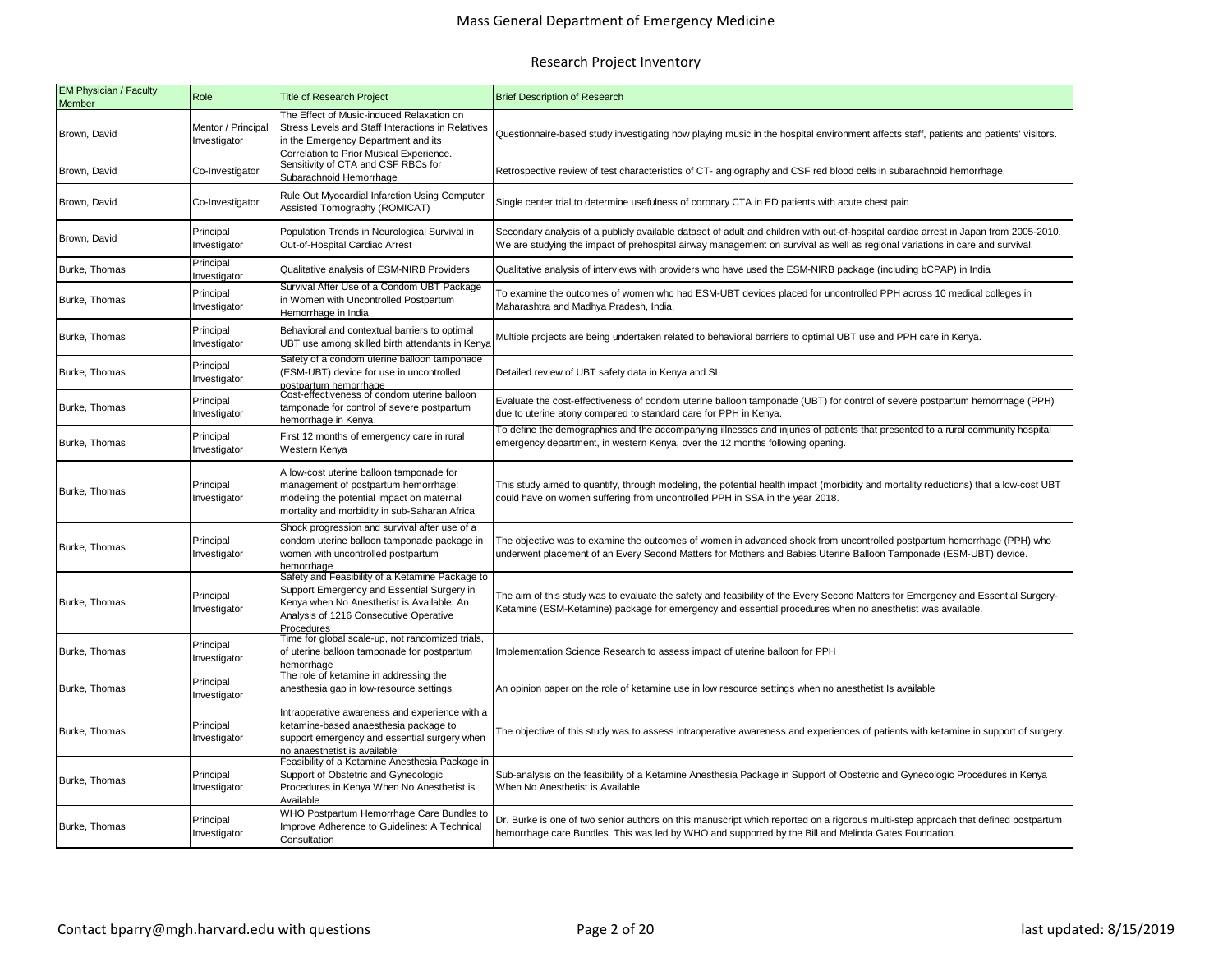| <b>EM Physician / Faculty</b><br><b>Member</b> | Role                      | <b>Title of Research Project</b>                                                                                                     | <b>Brief Description of Research</b>                                                                                                                                                                                                                                                               |
|------------------------------------------------|---------------------------|--------------------------------------------------------------------------------------------------------------------------------------|----------------------------------------------------------------------------------------------------------------------------------------------------------------------------------------------------------------------------------------------------------------------------------------------------|
| Burke, Thomas                                  | Principal<br>Investigator | Tanzania Qualitative Study on UBT                                                                                                    | A qualitative study of ESM-UBT providers in Tanzania                                                                                                                                                                                                                                               |
| Burke, Thomas                                  | Principal<br>Investigator | Operating under ketamine in resource limited<br>settings: a survey of surgeons' perceptions and<br>recommendations                   | Tips and recommendations from surgeons who have operated patients under ketamine when no anesthetist was available                                                                                                                                                                                 |
| Burke, Thomas                                  | Principal<br>Investigator | India Help Line Study                                                                                                                | An analysis of knowledge and self-efficacy scores of Indian providers related to uptake of a 24-hour PPH Helpline among care<br>providers at primary and secondary levels of health care                                                                                                           |
| Burke, Thomas                                  | Principal<br>Investigator | <b>UBT Simulation</b>                                                                                                                | A comparison of different UBT devices used by medical students in a simulation                                                                                                                                                                                                                     |
| Burke, Thomas                                  | Principal<br>Investigator | Ethical analysis of the ESM-Ketamine package<br>other major procedures                                                               | for cesarean sections, procedural sedations, and Ethical analyses to argue for the use of ketamine when no anesthetist is available                                                                                                                                                                |
| Burke, Thomas                                  | Principal<br>nvestigator  | Analysis of the first 100 cases where our low-<br>cost bCPAP was used in India                                                       | Analysis of the first 100 cases where bCPAP was used.                                                                                                                                                                                                                                              |
| Burke, Thomas                                  | Principal<br>Investigator | Blender technical paper                                                                                                              | Technical paper on the characteristics of the ESM-NIRB innovative bCPAP oxygen blender.                                                                                                                                                                                                            |
| Burke, Thomas                                  | Principal<br>Investigator | Postpartum Hemorrhage:<br>a Systematic Review and Meta-Analysis                                                                      | A systematic review and meta-analysis of the current evidence on UBT regarding its efficacy, effectiveness, and safety for the<br>reatment of PPH.                                                                                                                                                 |
| Burke, Thomas                                  | Principal<br>Investigator | A Low-Cost Uterine Balloon Tamponade<br>Program for Uncontrolled PPH in India: A Two-<br>Group Interrupted Time Series Evaluation    | A two-group, time-series evaluation to assess the effect of introducing the ESM-UBT program was conducted in India.                                                                                                                                                                                |
| Burke, Thomas                                  | Principal<br>Investigator | Mechanical UBT study                                                                                                                 | A mechanical study of the ESM-UBT properties                                                                                                                                                                                                                                                       |
| Burke, Thomas                                  | Principal<br>Investigator | Barriers, facilitators and perceptions of UBT use<br>in primary healthcare centers in Kenya                                          | A qualitative study with the objective to assess the barriers, facilitators, and perceptions on the ESM-UBT use in PHCs in Kenya                                                                                                                                                                   |
| Burke, Thomas                                  | Principal<br>Investigator | Feasibility of a rapid response team in a rural<br>hospital in Kenya                                                                 | A mixed-methods study on the feasibility of an RRT in a rural hospital in Kenya                                                                                                                                                                                                                    |
| Burke, Thomas                                  | Principal<br>Investigator | Value creation model of the ESM-Ketamine<br>Package                                                                                  | A value creation model to determine the value of ketamine as an anesthetic when no anesthetist is available                                                                                                                                                                                        |
| Burke, Thomas                                  | Principal<br>Investigator | Assessment of a competency-based training to<br>support emergency and essential surgery in<br>Kenya when no anesthetist is available | The objective of this study was to assess competency of trained ESM-Ketamine providers in support of emergency and essential<br>surgery when no anesthetist was available in Kenya.                                                                                                                |
| Burke, Thomas                                  | Principal<br>Investigator | Cost-effectiveness of the PPH Emergency Care<br>package in Kenya and India                                                           | A cost-effectiveness study on the Postpartum hemorrhage emergency care package approach in both India and Kenya                                                                                                                                                                                    |
| Camargo, Carlos                                | Principal<br>Investigator | Comparative effectiveness research on hospital<br>readmissions for COPD                                                              | The major goals are to examine national trends in 30-day readmission rates after hospitalization for COPD, to develop and validate<br>risk adjustment models for this same outcome, and to compare the effectiveness of five interventions in reducing rehospitalization at<br>30 days and 1 year. |
| Camargo, Carlos                                | Co-Investigator           | Effects of Antarctic environment on vitamin D<br>status and health of its inhabitants                                                | The major goals are to determine the best vitamin D supplementation regimen for inhabitants of Chilean Antarctica.                                                                                                                                                                                 |
| Camargo, Carlos                                | Principal<br>Investigator | National Emergency Department Inventories<br>(NEDI) - International                                                                  | Describe emergency departments worldwide, including cities (e.g., Abuja, Beijing) and countries (e.g., Denmark, Singapore,<br>Slovenia).                                                                                                                                                           |
| Camargo, Carlos                                | Co-Investigator           | Urine Antimicrobial Proteins in Older Adults:<br>Aging, Infection, & Innate Immunity                                                 | The major goal of this study is to identify the role that urinary antimicrobial peptides play in diagnosing urinary tract infection (UTI) in<br>older adults                                                                                                                                       |
| Camargo, Carlos                                | Principal<br>Investigator | Nasal microRNA during bronchiolitis and age 6y<br>phenotypes: MARC-35 cohort                                                         | The major goal is to determine, among children with severe bronchiolitis, the relation between nasal microRNA during bronchiolitis<br>and asthma at age 6 years                                                                                                                                    |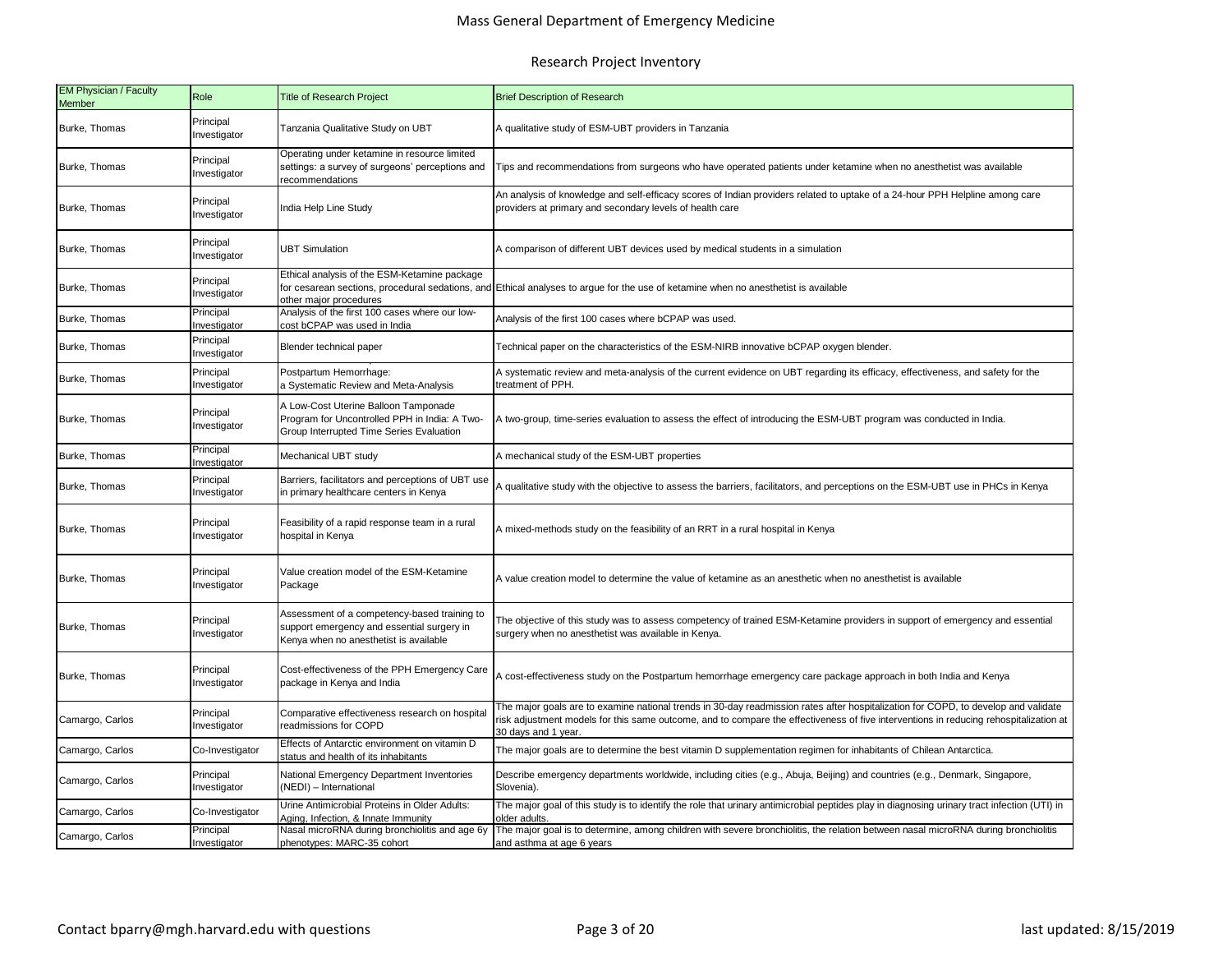| EM Physician / Faculty<br><b>Member</b> | Role                                  | <b>Title of Research Project</b>                                                                                                                                                                                                                                                                                                     | <b>Brief Description of Research</b>                                                                                                                                                                                                                                                                                                                                   |
|-----------------------------------------|---------------------------------------|--------------------------------------------------------------------------------------------------------------------------------------------------------------------------------------------------------------------------------------------------------------------------------------------------------------------------------------|------------------------------------------------------------------------------------------------------------------------------------------------------------------------------------------------------------------------------------------------------------------------------------------------------------------------------------------------------------------------|
| Camargo, Carlos                         | Co-Investigator                       | The Mass-SIREN Group                                                                                                                                                                                                                                                                                                                 | The major goal is to serve as a Network Clinical Center for the Strategies to Innovate EmeRgENcy Care Clinical Trials Network<br>(SIREN); the proposed humb-and-spoke team would support trials in emergency neurology, cardiology, pulmonology, hematology,<br>and trauma.                                                                                            |
| Camargo, Carlos                         | Co-Investigator                       | Airway metagenome & metabolome in<br>bronchiolitis and risk of asthma: MARC-35<br>cohort                                                                                                                                                                                                                                             | The major goal is to determine the inter-relations between airway microbiome (metagenome) and metabolome and how they<br>contribute to both acute (bronchiolitis severity) and chronic (incident asthma) respiratory outcomes in childhood.                                                                                                                            |
| Camargo, Carlos                         | Co-Investigator                       | Airway dual-transcriptomics in bronchiolitis and<br>risk of asthma: MARC-35 cohort                                                                                                                                                                                                                                                   | The major goal is to determine the inter-relations between airway microbiome and host transcriptome and how they contribute to<br>both acute (bronchiolitis severity) and chronic (incident asthma) respiratory outcomes in childhood.                                                                                                                                 |
| Camargo, Carlos                         | Principal<br>Investigator             | Infant Specific-IgE, Rhinovirus-C Bronchiolitis,<br>and Incident Asthma in MARC-35                                                                                                                                                                                                                                                   | The major goals are to determine, among children with severe bronchiolitis, the relations of infant specific IgE, rhinovirus C<br>bronchiolitis, and their interaction to the development of incident asthma by age 5 years.                                                                                                                                           |
| Camargo, Carlos                         | Co-Investigator                       | Viral Persistence & the Microbiome in<br>Bronchiolitis and Risk of Recurrent Wheeze                                                                                                                                                                                                                                                  | The major goals are to determine, among children with severe bronchiolitis, the relations between viral persistence, nasal microbiota,<br>and recurrent wheezing by age 3 years.                                                                                                                                                                                       |
| Camargo, Carlos                         | Principal<br>Investigator             | Workforce issues in US emergency departments                                                                                                                                                                                                                                                                                         | Describe workforce issues in US emergency departments (e.g., availability of emergency medicine board-certified physicians, role of<br>physician assistants and nurse practitioners in emergency care).                                                                                                                                                                |
| Camargo, Carlos                         | Principal<br>Investigator             | National Emergency Department Inventories<br>(NEDI) - USA                                                                                                                                                                                                                                                                            | Describe US emergency departments (e.g., national trends in ED visit volume, special types of EDs, access to care), with state-<br>specific substudies to examine selected issues in more detail (e.g., ED categorization, crowding solutions).                                                                                                                        |
| Camargo, Carlos                         | Principal<br>Investigator             | Enhancing the EMNet findER app with national<br>data on pediatric emergency care                                                                                                                                                                                                                                                     | Annual national surveys of all US emergency departments to collect key information about pediatric emergency care; post<br>information on free smart phone app: findERnow (available for iPhone & Android)                                                                                                                                                             |
| Camargo, Carlos                         | Principal<br>Investigator             | Airway Microbiome and Age 6y Asthma<br>Phenotypes in 2 Diverse Multicenter Cohorts                                                                                                                                                                                                                                                   | The major goal is, in two diverse multicenter cohorts – MARC-35 with 921 infants originally hospitalized with bronchiolitis, and MARC-<br>43 with 720 healthy infants – to examine the relation of nasal airway microbiome in early infancy to risk of developing childhood<br>asthma.                                                                                 |
| Camargo, Carlos                         | Co-Principal<br>nvestigator           | Vitamin D, childhood wheeze, and eczema in<br>Chile                                                                                                                                                                                                                                                                                  | Determine the association between vitamin D status and risk of respiratory/allergy diseases of childhood.                                                                                                                                                                                                                                                              |
| Cohen, Ari                              | Principal<br>nvestigator              | Screening for Occult Suicidality Among General<br>Medical/Surgical Adolescents in the Emergency<br>Department                                                                                                                                                                                                                        | One question screening tool to assess for occult suicidality in adolescents                                                                                                                                                                                                                                                                                            |
| Filbin, Michael                         | Principal<br>nvestigator              | F-actin in sepsis, establishing a new causative<br>link to organ failure and shock                                                                                                                                                                                                                                                   | Multi-center biomarker study analyzing the use of actin, actin-binding proteins, and other biomarkers in risk-stratifying patients at-risk<br>or sepsis.                                                                                                                                                                                                               |
| Filbin, Michael                         | Co-Principal<br>Investigator          | The Future of Patient Monitoring                                                                                                                                                                                                                                                                                                     | Collaborative effort between MGH & MIT stimulated by industry (Nihon Kohden, Japan) & institutional (MIT-MGH Grand Challenge)<br>funding to develop predictive models to detect sepsis and other critical diseases prior to hemodynamic decompensation with the goal<br>of integrating devices, data, algorithms, and reasoning to assist in clinical decision making. |
| Filbin, Michael                         | Site Principal<br>nvestigator         | Prevention and Early Treatment of Acute Lung<br>Iniury (PETAL) Clinical Trials Network                                                                                                                                                                                                                                               | Multicenter clinical trials network to conduct collaborative studies between ED & ICU focused on preventing adult respiratory distress<br>syndrome (ARDS) in critically-ill patients.                                                                                                                                                                                  |
| Filbin, Michael                         | Site Principal<br>nvestigator         | CLOVERS: Crystalloid Liberal or Vasopressors<br>Early Resuscitation in Sepsis                                                                                                                                                                                                                                                        | Multicenter RCT investigating the effect on mortality of a liberal fluids approach versus early vasopressor approach for the<br>resuscitation of septic shock. PETAL Network study.                                                                                                                                                                                    |
| Filbin, Michael                         | Co-Principal<br>Investigator          | Novel Diagnostics in Early Sepsis: Neutrophil<br>Migration                                                                                                                                                                                                                                                                           | Observational study investigating the discriminatory value of neutrophil migration in the early detection of sepsis.                                                                                                                                                                                                                                                   |
| Filbin, Michael                         | Co-Principal<br>nvestigator           | Multicenter Study of Early Detection of<br>Inflammatory Biomarkers in Infection                                                                                                                                                                                                                                                      | Observational study quantifying the burden of microbial fragments in the bloodstream of patients with sepsis and study its<br>relationship to organ dysfunction.                                                                                                                                                                                                       |
| Filbin, Michael                         | Co-Principal<br>nvestigator           | Human Signatures that Discriminate Bacterial<br>Infection from Non-Infection                                                                                                                                                                                                                                                         | Observational study using single-cell technlogy to charaterize immune response to infection in order to explore unique signatures that<br>can guide future diagnostics or targeted therapies in sepsis.                                                                                                                                                                |
| Filbin, Michael                         | Site Principal<br>nvestigator         | A Phase 3 Randomized, Double-blind, Placebo-<br>controlled, Multi-center Study to Evaluate the<br>Efficacy and Safety of Pimodivir in Combination<br>With the Standard-of-care Treatment in<br>Adolescent, Adult, and Elderly Non-hospitalized<br>Subjects With Influenza A Infection who Are at<br>Risk of Developing Complications | Multicenter, placebo-controlled RCT investigating the effect of Pimodivir, in combination with SOC treatment, on the time to<br>resolution of influenza-related symptoms in discharged patients.                                                                                                                                                                       |
| Filbin, Michael                         | <b>Site Principal</b><br>Investigator | Clinical performance of FebriDx in subjects<br>being evaluated for acute community acquired<br>febrile upper respiratory infection                                                                                                                                                                                                   | Multicenter RCT investigating the test characteristics of a point-of-care device to differentiate bacterial from viral respiratory<br>infection.                                                                                                                                                                                                                       |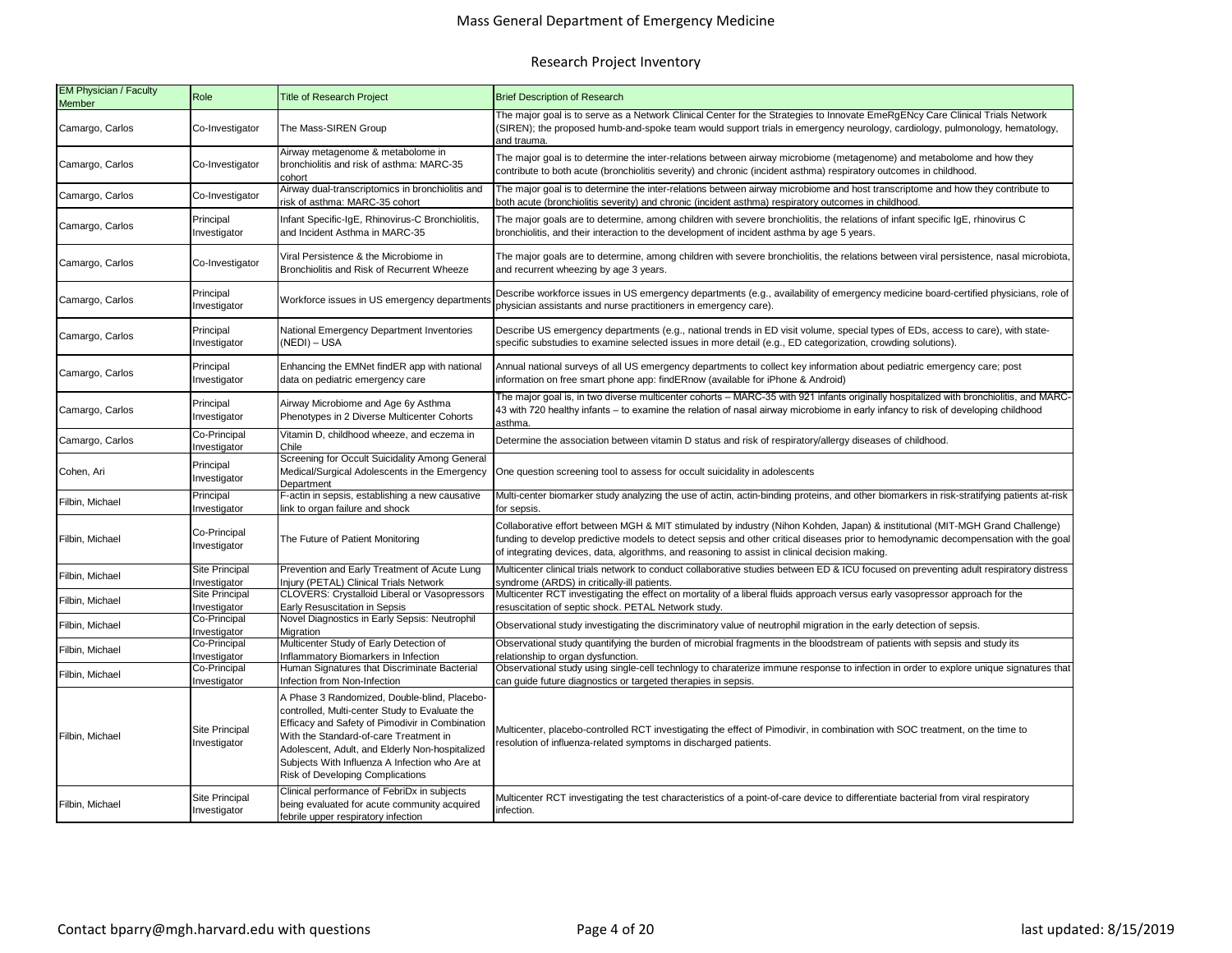| <b>EM Physician / Faculty</b><br>Member | Role                                  | <b>Title of Research Project</b>                                                                                                                                                                                                                                                 | <b>Brief Description of Research</b>                                                                                                                                                                                                                                                                                       |  |  |
|-----------------------------------------|---------------------------------------|----------------------------------------------------------------------------------------------------------------------------------------------------------------------------------------------------------------------------------------------------------------------------------|----------------------------------------------------------------------------------------------------------------------------------------------------------------------------------------------------------------------------------------------------------------------------------------------------------------------------|--|--|
| Filbin, Michael                         | Site Principal<br>Investigator        | A Phase 3 Randomized, Double-blind, Placebo-<br>controlled, Multicenter Study to Evaluate the<br>Efficacy and Safety of Pimodivir in Combination<br>With the Standard-of-care Treatment in<br>Adolescent, Adult, and Elderly Hospitalized<br>Patients With Influenza A Infection | Multicenter, placebo-controlled RCT investigating the effect of Pimodivir, in combination with SOC treatment, on the time to<br>resolution of influenza-related symptoms in hospitalized patients.                                                                                                                         |  |  |
| Filbin, Michael                         | Co-Principal<br>nvestigator           | Point-of-Care Sepsis Diagnostics                                                                                                                                                                                                                                                 | Application of a novel point-of-care technology that can assay serum protein levels, particularly IL-3, at the bedside in order to aid<br>early diagnosis of sepsis. Funded by the Wellman foundation.                                                                                                                     |  |  |
| Filbin, Michael                         | Co-Principal<br>Investigator          | Transforming sepsis diagnostics through rapid<br>bacterial identification and antibiotic susceptibility<br>testing                                                                                                                                                               | Validation of two complementary approaches to accelerate prompt identification of a causal pathogen and antibiotic susceptibility<br>testing (AST) using genomic technology, one based on an accelerated phenotypic readout of antibiotic susceptibility and the other<br>based on genotypic prediction of susceptibility. |  |  |
| Filbin, Michael                         | <b>Site Principal</b><br>Investigator | Protocolized Goal-Directed Resuscitation of<br>Septic Shock to prevent Acute Kidney Injury<br>(ProGRESS-AKI)                                                                                                                                                                     | Multicenter trial investigating long-term consequences of septic shock as they relate to kidney and cardiovascular injury.                                                                                                                                                                                                 |  |  |
| Filbin, Michael                         | Site Principal<br>nvestigator         | Procalcitonin antibiotic consensus trial (ProACT)                                                                                                                                                                                                                                | Multicenter RCT investigating the effect of a procalcitonin-guided algorithm on antibiotic utilization and outcomes for patients with<br>ower respiratory tract infections                                                                                                                                                 |  |  |
| Filbin, Michael                         | <b>Site Principal</b><br>Investigator | Rapid Administration of Carnitine in Sepsis<br>(RACE)                                                                                                                                                                                                                            | Multicenter RCT investigating the effect of L-carnitine in patients with septic shock on reduction of organ dysfunction and mortality.                                                                                                                                                                                     |  |  |
| Filbin, Michael                         | Principal<br>Investigator             | Shock Precautions on Triage (SPoT) Sepsis                                                                                                                                                                                                                                        | Quality initiative that involves early identification & early diagnostics and treatments for patients at-risk for sepsis. Funding provided<br>by a grant from CRICO Risk Management.                                                                                                                                       |  |  |
| Filbin, Michael                         | Site Principal<br>nvestigator         | VIOLET: Vitamin D to Improve Outcomes by<br>Leveraging Early Treatment                                                                                                                                                                                                           | Multicenter RCT investigating the effect of high-dose vitamin D in critical illness on the development of ARDS and mortality. PETAL<br>Network study.                                                                                                                                                                      |  |  |
| Goldstein, Joshua                       | <b>Site Principal</b><br>Investigator | Acute Video-oculography for Vertigo in<br>Emergency Rooms for Rapid Triage (AVERT)                                                                                                                                                                                               | To measure impact of video-oculography (VOG) device to guide rapid triage (VRT) in the diagnosis and initial management of<br>patients who present to the ED with vertigo & dizziness.                                                                                                                                     |  |  |
| Goldstein, Joshua                       | Co-Investigator                       | Biorepository for Neurological Injury (BNI)                                                                                                                                                                                                                                      | Ongoing prospective cohort study of risk factors, epidemiology, acute care management, and long term outcomes of patients with<br>acute intracerebral hemorrhage                                                                                                                                                           |  |  |
| Goldstein, Joshua                       | Co-Investigator                       | Multi-arm Optimization of Stroke Thrombolysis:<br>a blinded, randomized controlled adaptive, multi-<br>arm, adjunctive-thrombolysis efficacy trial in<br>ischemic stroke (MOST)                                                                                                  | Randomized controlled trial of acute stroke testing adjunctive therapies in addition to tPA                                                                                                                                                                                                                                |  |  |
| Hasegawa, Kohei                         | Principal<br>nvestigator              | MARC-35 Study (TSLP, cytokines, and<br>transcriptomics in infants with rhinovirus)                                                                                                                                                                                               | NIH-funded study of TSLP, cytokines, and transcriptomics in infants with rhinovirus                                                                                                                                                                                                                                        |  |  |
| Hasegawa, Kohei                         | Principal<br>nvestigator              | MARC-30 Milton                                                                                                                                                                                                                                                                   | Study of airway microbiota and metagenomics in children with severe bronchiolitis                                                                                                                                                                                                                                          |  |  |
| Hasegawa, Kohei                         | Co-Investigator                       | MARC-42 Study                                                                                                                                                                                                                                                                    | AHRQ-funded analysis of state/nationwide databases to examine the changes in 30-day readmissions after COPD hospitalization                                                                                                                                                                                                |  |  |
| Hasegawa, Kohei                         | Co-Investigator                       | <b>NEDI New England</b>                                                                                                                                                                                                                                                          | Inventory of EDs in New England                                                                                                                                                                                                                                                                                            |  |  |
| Hasegawa, Kohei                         | Co-Investigator                       | <b>NEDI Indian Health Service</b>                                                                                                                                                                                                                                                | nventory of EDs within the Indian Health System                                                                                                                                                                                                                                                                            |  |  |
| Hasegawa, Kohei                         | Principal<br>Investigator             | Development of childhood asthma after<br>bronchiolitis in infancy: A Population-based<br>Cohort Study                                                                                                                                                                            | A population-based study using Nebraska ED and inpatient datasets to identify the prevalence of childhood asthma development by<br>age 6 among infants with severe bronchiolitis.                                                                                                                                          |  |  |
| Hasegawa, Kohei                         | Principal<br>nvestigator              | <b>JEAN-II</b>                                                                                                                                                                                                                                                                   | Multicenter prospective observatonal study of ED airway management in Japan                                                                                                                                                                                                                                                |  |  |
| Hasegawa, Kohei                         | Principal<br>nvestigator              | MARC-39 Study                                                                                                                                                                                                                                                                    | Multicenter prospective observatonal study of ED adult patients with asthma exacerbation at MGH, BWH, and BIDMC                                                                                                                                                                                                            |  |  |
| Hasegawa, Kohei                         | Co-Investigator                       | MARC-35 Study (rhinovirus subtype and IgE)                                                                                                                                                                                                                                       | Prospective cohort study of infants with severe bronciholitis to examine the relationship between rhinovirus subtypes, specific IgE,<br>and incident asthma in childhood.                                                                                                                                                  |  |  |
| Hasegawa, Kohei                         | Principal<br>Investigator             | Analyses of All-Japan Utstein Registry                                                                                                                                                                                                                                           | Analyses of a population-based prospective cohort of out-of hospital cardiac arrest patients in Japan. The focus is pediatric OHCA<br>epidemiology and comparative effectiveness of airway management.                                                                                                                     |  |  |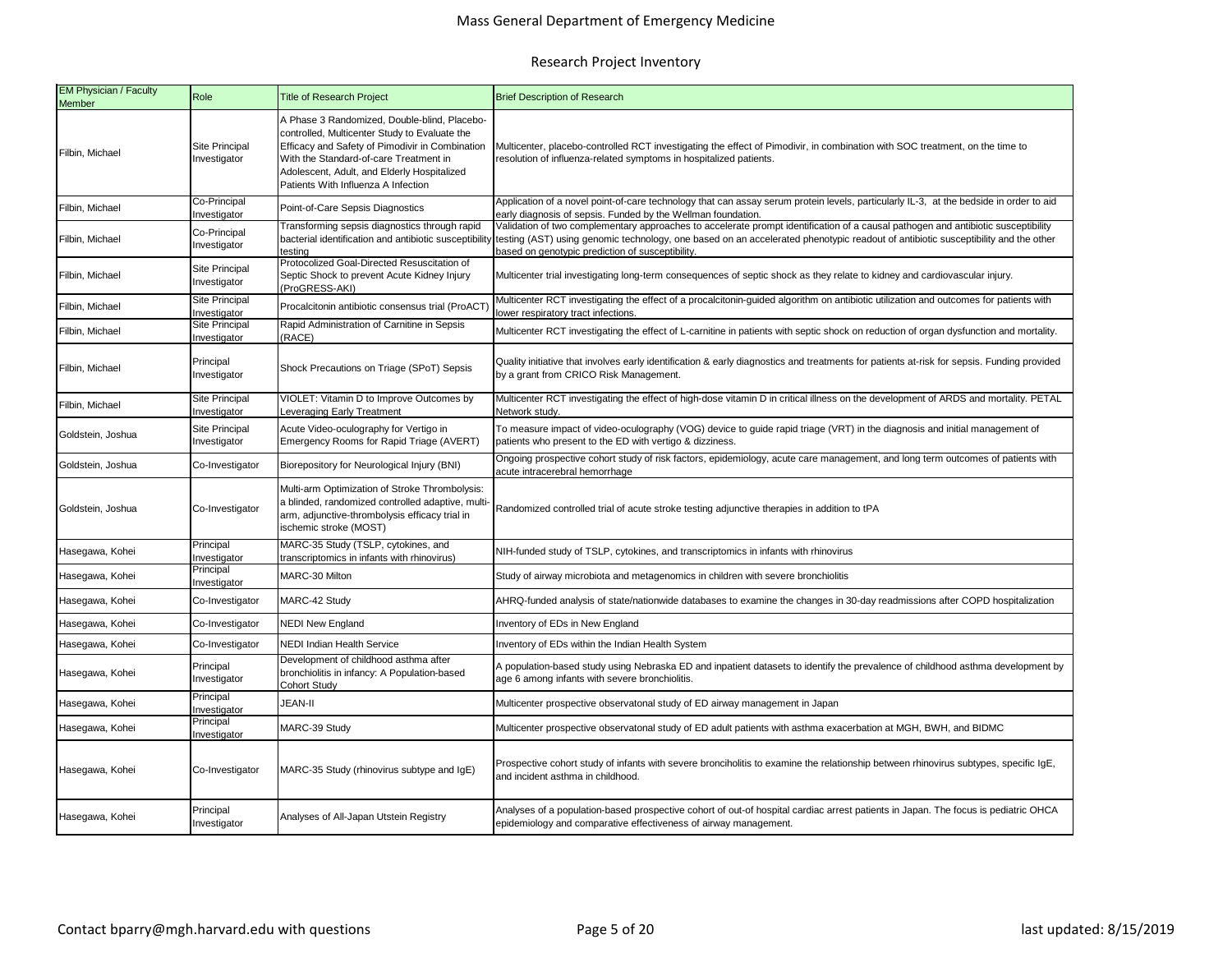## Mass General Department of Emergency Medicine

| <b>EM Physician / Faculty</b><br>Member | Role                            | <b>Title of Research Project</b>                                                                    | <b>Brief Description of Research</b>                                                                                                                                                                                                        |  |  |
|-----------------------------------------|---------------------------------|-----------------------------------------------------------------------------------------------------|---------------------------------------------------------------------------------------------------------------------------------------------------------------------------------------------------------------------------------------------|--|--|
| Hasegawa, Kohei                         | Co-Investigator                 | The 35th Multicenter Airway Research<br>Collaboration (MARC-35; PI, Carlos Camargo)<br>Studv        | Determine, among children with severe bronchiolitis, the relation of clinical and laboratory factors to the development of recurrent<br>wheezing by age 3 years, and then to create a wheezing index (WIND) to identify high-risk children. |  |  |
| Hasegawa, Kohei                         | Co-Investigator                 | MARC-38 Study                                                                                       | Multicenter chart review study of ED patients with acute allergic reaction                                                                                                                                                                  |  |  |
| Kabrhel, Christopher                    | Principal<br>nvestigator        | Outpatient VTE Treatment Study                                                                      | Study of all ED patients diagnosed with VTE (DVT and PE) and effectiveness of Outpatient Treatment Protocol                                                                                                                                 |  |  |
| Kabrhel, Christopher                    | Global Principal<br>nvestigator | Siemens D-dimer Study                                                                               | International Multicenter Study of patients evaluated for PE or DVT with D-dimer                                                                                                                                                            |  |  |
| Kabrhel, Christopher                    | Principal<br>Investigator       | <b>VTE Metabolomics</b>                                                                             | High throughput metabolomics to evaluate high vs. low risk PE                                                                                                                                                                               |  |  |
| Kabrhel, Christopher                    | Principal<br>Investigator       | VTE in the Nurses Health Study and Health<br>Professionals Follow Up study.                         | Ongoing analyses of environmental, genetic and metabolomic risk factors for VTE in the NHS and HPFS cohorts.                                                                                                                                |  |  |
| Kabrhel, Christopher                    | Global Principal<br>nvestigator | <b>TRUST Study</b>                                                                                  | Prospective multicenter international study of a new D-dimer assay to rule out DVT and PE                                                                                                                                                   |  |  |
| Kabrhel, Christopher                    | Principal<br>Investigator       | PE Biorepository                                                                                    | Biobank of blood samples from PE patients tracing changes in blood metabolites over time after PE                                                                                                                                           |  |  |
| Kabrhel, Christopher                    | Principal<br>Investigator       | <b>PERT Consortium Registry</b>                                                                     | Prospective registry of all patients evaluated by 11 PERTs around the United States.                                                                                                                                                        |  |  |
| Kabrhel, Christopher                    | Co-Principal<br>Investigator    | Dual Energy CT Scanning of PE                                                                       | Study to use dual energy CT markers of pulmonary perfusion to risk stratify patients with PE                                                                                                                                                |  |  |
| Kabrhel, Christopher                    | Principal<br>Investigator       | <b>PERT Registry</b>                                                                                | Prospective registry of all patients evaluated by MGH PERT.                                                                                                                                                                                 |  |  |
| Kharasch, Sig                           | Principal<br>nvestigator        | Asthma-Pulsus Paradoxus and Lung Evaluation<br>with Sonography (APPLES)                             | To evaluate the echo cardiac pulses paradoxus on pediatiatric asthma patients. Additionally, to evaluate ultrasound changes in the<br>unas in asthma                                                                                        |  |  |
| Klig, Jean                              | Principal<br>Investigator       | Feasibility of Modified "Quick Brain" MRI in<br>Acute Pediatric Head Trauma                         | Retrospective medical review to assess the feasiblity of "Quick Brain" MRI for the acute evaluation of children with closed head                                                                                                            |  |  |
| Klig, Jean                              | Principal<br>nvestigator        | Unscheduled Patient Revisits to Pediatric<br><b>Emergency Department</b>                            | Retrospective medical review to determine the frequency and characteristics of avoidable" and "unavoidable" repeat visits to the<br>Pediatric ED for the purposes of identifying strategies to reduce "avoidable" repeat visits.            |  |  |
| Lee, Jarone                             | Principal<br>Investigator       | <b>ICU Resource Utilization Studies</b>                                                             | injuries.<br>Secondary analysis of an ICU database of all encounters at MGH and BWH over 5 years                                                                                                                                            |  |  |
| Lee, Jarone                             | Principal<br>Investigator       | <b>Streamlined ICU Admissions</b>                                                                   | Evaluation of process improvement projects to reduce ED length-of-stay among critically-ill patients                                                                                                                                        |  |  |
| Lee, Jarone                             | Co-Principal<br>Investigator    | Developing Quality Metrics for ICUs                                                                 | Delphi Process, Creation, and Validation of new ICU-based National Quality Metrics                                                                                                                                                          |  |  |
| Lee, Jarone                             | Co-Principal<br>Investigator    | <b>Injury Prevention</b>                                                                            | Evaluation of the Impact of Injury Prevention and Public Health Regulations in the Commonwealth                                                                                                                                             |  |  |
| Lee, Jarone                             | Site Principal<br>Investigator  | <b>LUNG-SAFE Network</b>                                                                            | Epidemiologic Study of ARDS Incidence, Prevalence, and Treatment across the Globe                                                                                                                                                           |  |  |
| Lee, Jarone                             | Co-Investigator                 | Low-Level Light Therapy                                                                             | RCT on how low-level-light therapy affects patients with mild Traumatic Brain Injury                                                                                                                                                        |  |  |
| Lee, Jarone                             | Principal<br>nvestigator        | Population Health Management - Variation in<br>Practice                                             | Variation in Practice for: (1) Emergency Department Use and (2) Procedural-Based Metrics                                                                                                                                                    |  |  |
| Lee, Jarone                             | Co-Investigator                 | <b>New Sepsis Diagnostics</b>                                                                       | Assessing how Neutrophil Migration Patterns can predict Sepsis vs. Inflammatory States                                                                                                                                                      |  |  |
| Liteplo, Andrew                         | Principal<br>Investigator       | LEARN-US: Longitudinal Educational<br>Assessment of Residents as Novice<br><b>JItraSonographers</b> | Studying trends in scanning by PGY years                                                                                                                                                                                                    |  |  |
| Liteplo, Andrew                         | Principal<br>Investigator       | PERT: Analsysis of RV and TAPSE on bedside<br>echo in patients with PE                              | Retrospective review of bedside echos and PERT databse                                                                                                                                                                                      |  |  |
| Liteplo, Andrew                         | Principal<br>nvestigator        | CUSH: Carotid Ultrasound in Hypotension                                                             | Assessing ability of carotid doppler flow measurements to predict volume responsiveness in hypotensive ED patients.                                                                                                                         |  |  |
| Liteplo, Andrew                         | Principal<br>nvestigator        | CUCUMVER: Carotid US Changes Undergone<br>by Mechanical Ventilation                                 | Assesing carotid flow pre and post intubation in patients in the OR                                                                                                                                                                         |  |  |
| Liteplo, Andrew                         | Principal<br>nvestigator        | CHOLE: Prospective validation of Acute<br>Cholecystitis score                                       | Validation a retrospectively derived cholecystitis prediction score based on bedside US                                                                                                                                                     |  |  |
| Liteplo, Andrew                         | Principal<br>Investigator       | REAL: Real-time Educatoinal Assessment of<br>Learners                                               | Mixed methods analysis of resident use of US                                                                                                                                                                                                |  |  |
| Liteplo, Andrew                         | Principal<br>Investigator       | APPLES: Asthma-- Pulsus Paradoxus and Lung<br>Evaluation with Sonography                            | Looking at lung US and pulsus findings in asthmatics compared to controls                                                                                                                                                                   |  |  |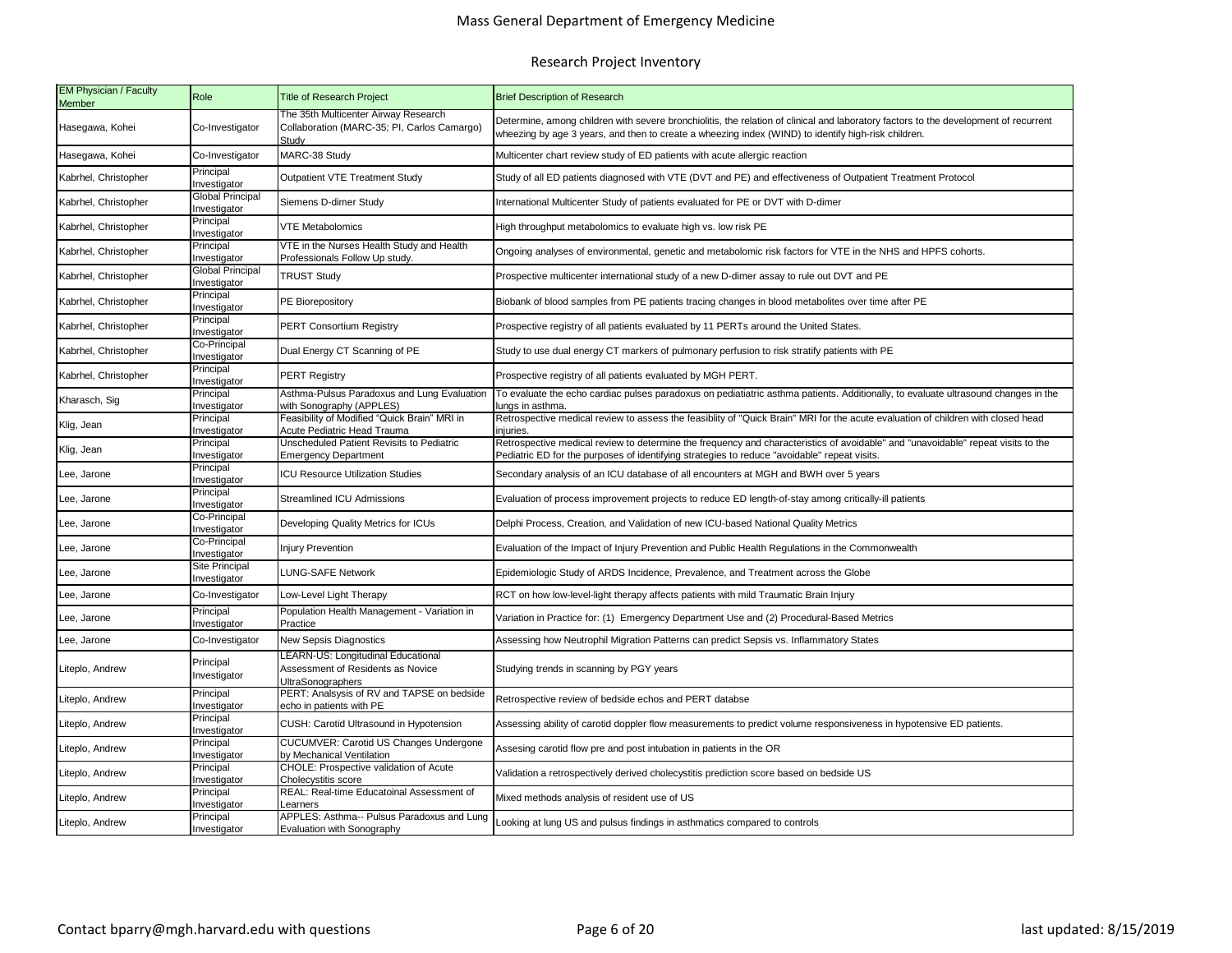| <b>EM Physician / Faculty</b><br><b>Member</b> | Role                         | <b>Title of Research Project</b>                                                                                                                 | <b>Brief Description of Research</b>                                                                                                                                                                                                                                                                                          |  |  |
|------------------------------------------------|------------------------------|--------------------------------------------------------------------------------------------------------------------------------------------------|-------------------------------------------------------------------------------------------------------------------------------------------------------------------------------------------------------------------------------------------------------------------------------------------------------------------------------|--|--|
| Liteplo, Andrew                                | Principal<br>Investigator    | AWESOME: Analysis of What Effect<br>Sonography has on Outcomes in M&M in the ED                                                                  | Retrospective review of M&M cases                                                                                                                                                                                                                                                                                             |  |  |
| Liteplo, Andrew                                | Principal<br>Investigator    | <b>B-Lines</b>                                                                                                                                   | Assessing the effect of depth and gain on presence or absence of B-lines                                                                                                                                                                                                                                                      |  |  |
| Liteplo, Andrew                                | Principal<br>Investigator    | PFTUS: Comparing US of the diaphragm and<br>PFT                                                                                                  | ooking at diaphragmatic movement along the Schleifer line and comparing with parameters on PFTs                                                                                                                                                                                                                               |  |  |
| Liteplo, Andrew                                | Principal<br>Investigator    | SHARP: Sonography or Hurtful Abdomen in<br><b>RLQ Patients</b>                                                                                   | Assessing effect of US on correct image decisions in females with RLQ pain                                                                                                                                                                                                                                                    |  |  |
| Liteplo, Andrew                                | Principal<br>nvestigator     | <b>TICS: Transabdominal Imaging of the Colon with</b><br>Sonogrpahy                                                                              | Assessing utility of US in diagnosing diverticulitis                                                                                                                                                                                                                                                                          |  |  |
| Liteplo, Andrew                                | Principal<br>Investigator    | IV Box                                                                                                                                           | Assessing effect of a peripheral IV kit on ease and time of US-guided Ivs                                                                                                                                                                                                                                                     |  |  |
| Liteplo, Andrew                                | Principal<br>nvestigator     | HABITUS: How Anatomy and BMI Influence<br><b>Technique and Usefulness of Sonography</b>                                                          | Comparing quality of images based on BMI                                                                                                                                                                                                                                                                                      |  |  |
| Liteplo, Andrew                                | Principal<br>Investigator    | PAUSE: PA Ultrasound Education                                                                                                                   | Survey and description of the PA Ultrasound Program                                                                                                                                                                                                                                                                           |  |  |
| Liteplo, Andrew                                | Principal<br>Investigator    | TRUE. Trauma Resident Ultrasound Education                                                                                                       | Assessing the effectiveness of an educational initiative on surgery resident experience with ultrasound<br>Survey of faculty use and perception of US                                                                                                                                                                         |  |  |
| Liteplo, Andrew                                | Principal<br>Investigator    | FOCUS: Faculty Opinions Concerning US                                                                                                            |                                                                                                                                                                                                                                                                                                                               |  |  |
| Liteplo, Andrew                                | Principal<br>Investigator    | CURSED: Carotid US in Risk Stratification in the<br>ED                                                                                           | Carotid plaque vs cardiac CT and stress tests                                                                                                                                                                                                                                                                                 |  |  |
| Liteplo, Andrew                                | Principal<br>nvestigator     | SCUM; Survey on Cleanliness of US Machines                                                                                                       |                                                                                                                                                                                                                                                                                                                               |  |  |
| Liu, Shan                                      | Principal<br>Investigator    | Ultrasound assessment of muscle mass as a<br>predictor for falls and frailty                                                                     | Assessing perceptions about maintenance of US machines<br>Will conduct pilot study of geriatric patients and measure their muscle mass and frailty levels and conduct follow up calls to                                                                                                                                      |  |  |
| Marill, Keith                                  | Co-Investigator              | An Evaluation of Likelihood Ratio Confidence<br>Interval Methods and Results in ED Reports of<br>Diagnostic Tests with 100% Sensitivity          | determine rate of post ED falls<br>This investigation is designed to assess how often studies of diagnostic tests in EM obtain samples with 100% sensitivity, and how<br>often investigators report negative likelihood ratio confidence intervals and methods used.                                                          |  |  |
| Marill, Keith                                  | Principal<br>Investigator    | Energy Conserving Chemical Cardioversion of<br>Ventricular Fibrillation: A Randomized Controlled<br><b>Blinded Trial</b>                         | This is an experimental investigation of potassium cardioplegia with calcium reversal to conserve myocardial energy and chemically<br>defibrillate VF in a swine model. We are currently investigating various protocols to treat circulatory phase VF (downtime 6-12<br>minutes). Funding: Zoll Foundation.                  |  |  |
| Marill, Keith                                  | Principal<br>Investigator    | Ventricular fibrillation: electrophysiology and<br>recurrence                                                                                    | Analysis of the electrophysiology involved in recurrent ventricular fibrillation.                                                                                                                                                                                                                                             |  |  |
| Marill, Keith                                  | Principal<br>Investigator    | The Association of Static and Dynamic<br>Electrocardiographic Heterogeneity with<br>Ventricular Tachydsyrhythmias                                | A prospective case series of patients at high risk for ventricular tachydysrhythmias is performed to assess the short-term association<br>and potential predictive value of static and dynamic electrocardiographic heterogeneity.                                                                                            |  |  |
| Marill, Keith                                  | Principal<br>Investigator    | Torsades de Pointes: Repolarization<br><b>Characteristics and Clinical Associations</b>                                                          | This is a retrospective cohort study of patients with Torsades de Pointes (TdP) to assess clinical and electrocardiographic<br>characteristics associated with TdP. We are particularly interested in the variability and architecture of myocardial repolarization as<br>represented by the ECG T wave, and the JT interval. |  |  |
| Marill, Keith                                  | Principal<br>Investigator    | Is QT Prolongation Associated with QT<br>Dispersion?                                                                                             | This study is designed to test whether QT prolongation is associated with dispersion of repolarization as measured by the Tpeak to<br>Tend interval and QT dispersion.                                                                                                                                                        |  |  |
| Milne, Leslie                                  | Co-Investigator              | A retrospective evaluation of dermatologic<br>diagnoses and consultations in the Emergency<br>Department                                         | A retrospective evaluation of dermatologic diagnoses and consultations in the Emergency Department                                                                                                                                                                                                                            |  |  |
| Milne, Leslie                                  | Co-Investigator              | A clinical process improvement program to<br>enhance care of intoxicated patients in the<br>emergency department                                 | A clinical process improvement program to enhance care of intoxicated patients in the emergency department                                                                                                                                                                                                                    |  |  |
| Nadeau, Nicole                                 | Co-Principal<br>Investigator | Decreasing Prescription Errors in an Academic<br>Pediatric Emergency Department: a Quality<br>Improvement Study.                                 | To quantify prescription errors in an academic pediatric emergency room and study the effects of a multi-pronged quality<br>mprovement initiative designed to reduce their rate.                                                                                                                                              |  |  |
| Nadeau, Nicole                                 | Principal<br>Investigator    | Effect of Viral Symptoms on the Yield of Strep<br>Testing in a Pediatric Emergency Room                                                          | To identify the effect that the presence of viral symptoms has on the yield of strep testing by Centor score category among pediatric<br>patients presenting to the ED with sore throat.                                                                                                                                      |  |  |
| Nadeau, Nicole                                 | Principal<br>Investigator    | Does Timing Matter?: Clinical Characteristics<br>and Outcomes of Pediatric Patients Transferred<br>016, 6-12, and 12-24 Hours from ED Admission. | To ascertain if there is a difference in clinical outcomes between subgroups of the early ICU transfer population that might allow a<br>better informed metric for what constitutes "early transfer" on which to focus patient safety and quality improvement efforts.                                                        |  |  |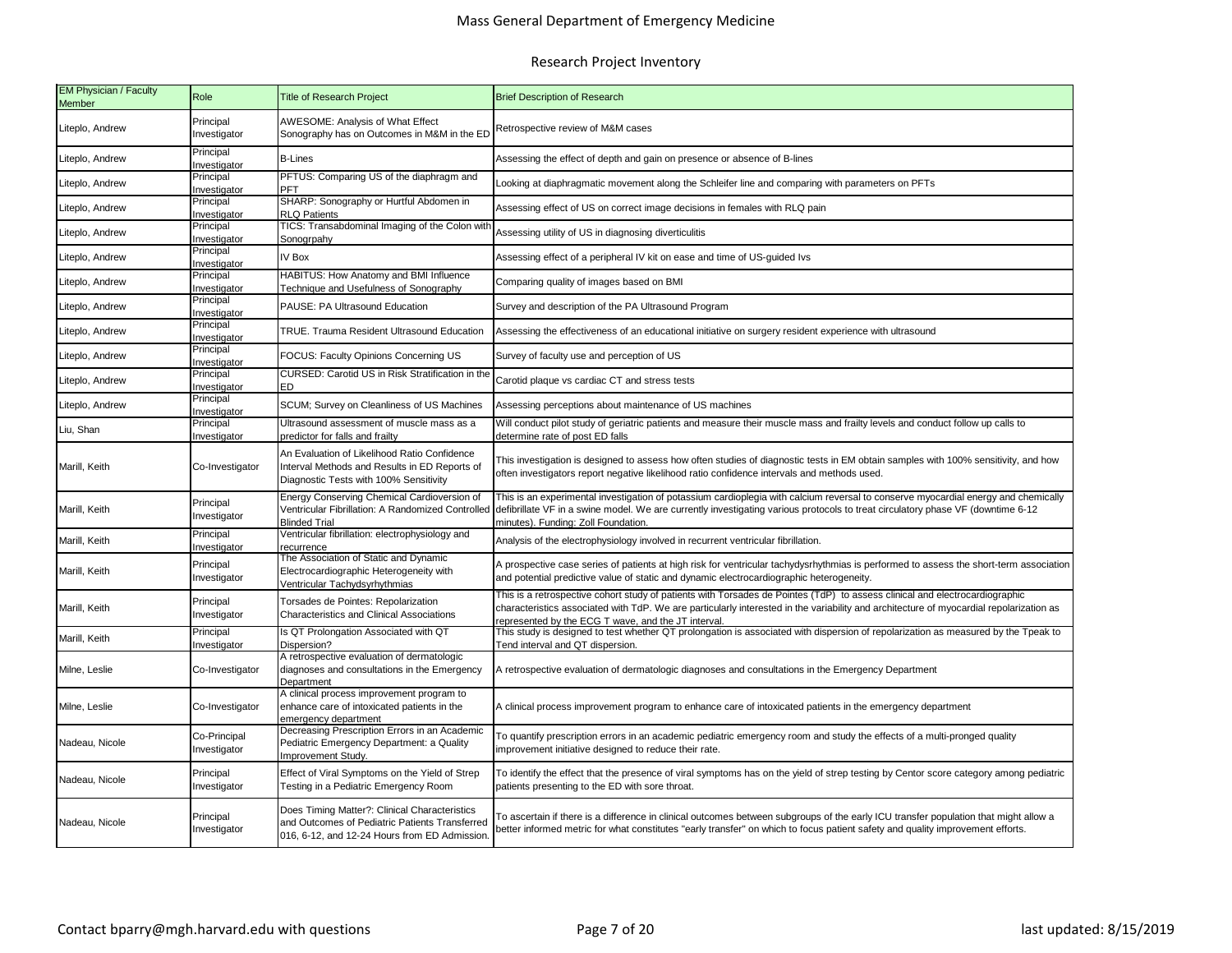| EM Physician / Faculty<br><b>Member</b> | Role                                  | <b>Title of Research Project</b>                                                                                                                                                                                                                                      | <b>Brief Description of Research</b>                                                                                                                                                                                                                                                                                                                                                                                                                    |  |  |
|-----------------------------------------|---------------------------------------|-----------------------------------------------------------------------------------------------------------------------------------------------------------------------------------------------------------------------------------------------------------------------|---------------------------------------------------------------------------------------------------------------------------------------------------------------------------------------------------------------------------------------------------------------------------------------------------------------------------------------------------------------------------------------------------------------------------------------------------------|--|--|
| Nadeau, Nicole                          | Principal<br>Investigator             | Characteristics of Children Transferred to the<br>ICU within 24 hours of Admission from the ED                                                                                                                                                                        | To better understand the pediatric early ICU transfer population in their initial presentation and their conditions at transfer, with the<br>goal of working towards earlier identification of these patients.                                                                                                                                                                                                                                          |  |  |
| Nagurney, John T.                       | Site Principal<br>Investigator        | Multi-Markers In the Diagnosis of Acute<br>Coronary Syndrome - Sample Procurement<br>Cohort 3 (MIDAS 3)                                                                                                                                                               | Multicenter test examining the use of serum proteins to determine which patients presenting with chest pain have potentially<br>significant cardiac problems.                                                                                                                                                                                                                                                                                           |  |  |
| Nagurney, John T.                       | Site Principal<br>Investigator        | Rule Out Myocardial Ischemia/Infarction by<br>Computer Assisted Tomography (ROMICAT II)                                                                                                                                                                               | Multicenter trial to determine the best way to evaluate ED patients presenting with chest pain with attention to accuracy, safety, and<br>cost.                                                                                                                                                                                                                                                                                                         |  |  |
| Nagurney, John T.                       | Site Principal<br>Investigator        | <b>IMARC Roche: Clinical Performance of Elecsys</b><br>Troponin T Gen 5 in Subjects with Symptoms of<br>Acute Coronary Syndrome (ACS): ACS<br>Collection Study for Serum Claim                                                                                        | This is a multi-center prospective sample procurement study of patients with suspected ACS.                                                                                                                                                                                                                                                                                                                                                             |  |  |
| Nagurney, John T.                       | <b>Site Principal</b><br>Investigator | Validation Study of N-Terminal Pro-B Type<br>Natriuretic Peptide in Diagnostic Evaluation of<br>Acute Heart Failure The ICON-RELOADED<br>Study: International Collaborative of NT-proBNP<br>Re-evaluation of Acute Diagnostic Cut-Offs in<br>the Emergency Department | A multi-center clinical trial looking to enroll subjects presenting to EDs with complaints including acute dyspnea in order to externally<br>validate the use of Elecsys pro BNP II concentrations to aid in the diagnosis of ADHF trhough the use of the International<br>Collaborative of NT pro BNP (ICON) cut-point strategy                                                                                                                        |  |  |
| Nagurney, John T.                       | Co-Investigator                       | EchoSense: Non-invasive assessment of lung<br>Doppler signals among patients with dyspnea                                                                                                                                                                             | Non-invasive evaluation of cardiopulmonary diseases using transthoracic parametric Doppler based assessment of lung Doppler<br>signals                                                                                                                                                                                                                                                                                                                  |  |  |
| Nagurney, John T.                       | Site Principal<br>nvestigator         | The Alere Triage® Cardiac Panel Whole Blood<br>and Plasma Equivalence Study (CARMEN<br>studv)                                                                                                                                                                         | multi-center study of patients with a standard of care elevated troponin result available to assess the equivalence of Alere Triage®<br>Cardiac Panel results obtained between matched EDTA whole blood and plasma samples in terms of correlation and bias for the<br>Troponin I (Tnl), d-dimer, and BNP assays                                                                                                                                        |  |  |
| Peak, David                             | Co-Investigator                       | Predictive Characteristics of Medical School<br>Applicants for Success During Residency and ar<br>Academic Career in Emergency Medicine                                                                                                                               | Chart review of Emergency Medicine residency applicants to create a prediction tool to determine success during residency and<br>beyond.                                                                                                                                                                                                                                                                                                                |  |  |
| Peak, David                             | Site Principal<br>nvestigator         | Longitudinal Assessment of Post-Traumatic<br>Syndromes (AURORA)                                                                                                                                                                                                       | National research initiative to improve the understanding, prevention and recovery of individuals who have experienced a traumatic<br>event and presented to the ED. Participation includes intensive multimodal follow-up over a 1-year period, and the data from which<br>will be used to develop predictive/diagnostic biomarkers and urgently needed preventative / treatment interventions for civilian<br>trauma survivors and military veterans. |  |  |
| Pitman, Justin                          | Co-Investigator                       | Injury and Illness in the Backcountry: A<br>Retrospective Review of NOLS Field Data                                                                                                                                                                                   | Retrospective review of 25 yrs from National Outdoor Leadership School (NOLS), looking at changing incident frequency of<br>backcountry Illness / Injury.                                                                                                                                                                                                                                                                                               |  |  |
| Pitman, Justin                          | Co-Investigator                       | Optic Nerve Sheath Diameter and Acute<br>Mountain Sickness on Kilmanjaro                                                                                                                                                                                              | Blinded analysis of changing optic nerve sheath diameter with altitude ascent and relationship to symptoms of Acute Mountain<br>Sickness (AMS).                                                                                                                                                                                                                                                                                                         |  |  |
| Pitman, Justin                          | Co-Investigator                       | Effectiveness of Oxygen Concentrators at<br>Altitude                                                                                                                                                                                                                  | Comparison of portable oxygen concentrators to 100% Oxygen on effects of oxygen saturation at altitude.                                                                                                                                                                                                                                                                                                                                                 |  |  |
| Pitman, Justin                          | Co-Investigator                       | Evaluation of Volume Status in Acute Mountain<br><b>Sickness</b>                                                                                                                                                                                                      | Using Ultrasonographic measurements of IVC collapsibility and LVOT VTI echocardiography of intravascular volume to compare<br>patients with symptoms of Acute Mountain Sickness to those who are asymptomatic.                                                                                                                                                                                                                                          |  |  |
| Reisner, Andrew                         | Principal<br>Investigator             | Artificial intelligence system for tight blood<br>pressure control and neuro-protection in patients<br>with shock                                                                                                                                                     | Completing the development of a pilot decision-support system to be tested in a clinical trial in 2019, pending FDA approval for<br>investigational use                                                                                                                                                                                                                                                                                                 |  |  |
| Reisner, Andrew                         | Principal<br>nvestigator              | Artificial intelligence system for tight blood<br>pressure control and neuro-protection in patients<br>with acute spinal cord injury                                                                                                                                  | Completing the development of a pilot decision-support system to be tested in a clinical trial in 2019, pending FDA approval for<br>investigational use                                                                                                                                                                                                                                                                                                 |  |  |
| Reisner, Andrew                         | Principal<br>nvestigator              | Artificial intelligence system for trauma patient<br>management                                                                                                                                                                                                       | Completing the development of a pilot decision-support system to be tested in a clinical trial in 2019.                                                                                                                                                                                                                                                                                                                                                 |  |  |
| Reisner, Andrew                         | Principal<br>nvestigator              | "Big data" analytics to develop decision-support<br>tools for sepsis management                                                                                                                                                                                       | Data analysis to understand the pathophysiology of sepsis; management challenges; and automated tools for decision-support                                                                                                                                                                                                                                                                                                                              |  |  |
| Salas, Renee N                          | Principal<br>nvestigator              | Impacts of Climate Change Exposure Pathways<br>on Health and Healthcare                                                                                                                                                                                               | Utilizing large databases, mainly Medicare, to systematically and comprehenisvely analyzethe impact of climate change exposure<br>bathways on health and the healthcare system.                                                                                                                                                                                                                                                                         |  |  |
| Samuels-Kalow, Margaret                 | Principal<br>Investigator             | Medication Education for Dosing Safety                                                                                                                                                                                                                                | An RCT of an intervention to improve understanding and implementation of ED disharge instructions                                                                                                                                                                                                                                                                                                                                                       |  |  |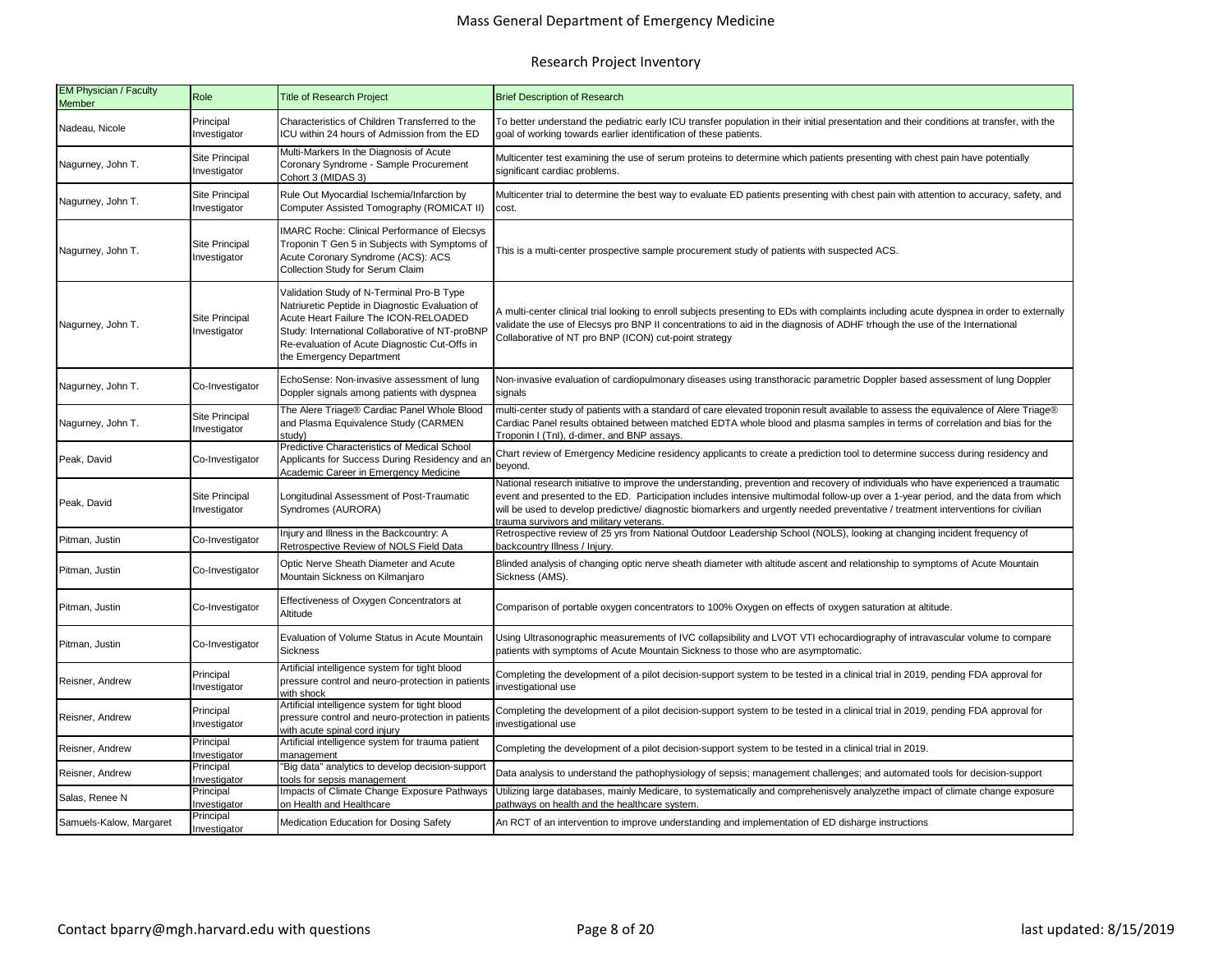| <b>EM Physician / Faculty</b><br><b>Member</b> | Role                                 | <b>Title of Research Project</b>                                                                                                          | <b>Brief Description of Research</b>                                                                                                                                                                                                                                                          |  |  |
|------------------------------------------------|--------------------------------------|-------------------------------------------------------------------------------------------------------------------------------------------|-----------------------------------------------------------------------------------------------------------------------------------------------------------------------------------------------------------------------------------------------------------------------------------------------|--|--|
| Samuels-Kalow, Margaret                        | Principal<br>Investigator            | Individual and neighborhood factors associated<br>with potentially preventable ED visits                                                  | A geographic analysis of potentially preventable ED visits and their association with individual and neighborhood socioeconomic<br>status                                                                                                                                                     |  |  |
| Samuels-Kalow, Margaret                        | Site Principal<br>nvestigator        | Neonatal mastitis and omphalitis                                                                                                          | PEMCRC (research network) project examining management strategies for mastitis and omphalitis                                                                                                                                                                                                 |  |  |
| Samuels-Kalow, Margaret                        | Principal<br>Investigator            | Health Related Social Needs in the ED: Linkage<br>strategies                                                                              | A qualitative study examining patient and community organization recommendations for optimal linkage strategies for ED patients                                                                                                                                                               |  |  |
| Samuels-Kalow, Margaret                        | Principal<br>Investigator            | Health Related Social Needs in the ED                                                                                                     | A chort study examining the prevalence of health related social needs in the ED                                                                                                                                                                                                               |  |  |
| Samuels-Kalow, Margaret                        | Principal<br>nvestigator             | Predicting high-frequency emergency<br>department utilization for asthma                                                                  | Secondary analysis of single-center and state-wide (HCUP) data to create a predictive model for early identification of patients at risk<br>of high frequency ED utilization for asthma                                                                                                       |  |  |
| Samuels-Kalow, Margaret                        | <sup>2</sup> rincipal<br>nvestigator | Adult patients in pediatric EDs                                                                                                           | PHIS (research network) project examining diagnostic test utilization for adults presenting to pediatric centers                                                                                                                                                                              |  |  |
| Samuels-Kalow, Margaret                        |                                      | Mentor / Principal In Healthcare access of newly arrived refugees                                                                         | Qualitative interviews with refugees, community and service organization to understand barriers and facilitators to healthcare access                                                                                                                                                         |  |  |
| Slutzman, Jonathan                             | Principal<br>Investigator            | Environmental impacts of emergency care                                                                                                   | Assessment of the environmental impacts of providing emergency medical care.                                                                                                                                                                                                                  |  |  |
| Slutzman, Jonathan                             | Principal<br>nvestigator             | Environmental life cycle assessment of<br>disposable vs reusable suture kits                                                              | Comparative environmental LCA of reusable and disposable suture kits with associated cost comparison                                                                                                                                                                                          |  |  |
| Slutzman, Jonathan                             | Principal<br>Investigator            | Waste audit of the emergency department                                                                                                   | Detailed audit of all waste generated in the emergency department in a 24-hour period                                                                                                                                                                                                         |  |  |
| Slutzman, Jonathan                             | Principal<br>Investigator            | Answering the problem of system-wide<br>healthcare costing: Patient Encounter Costing<br>(PEC)                                            | Developing and implementing a novel method of assigning costs of care in a full health care system, based on a simplification of                                                                                                                                                              |  |  |
| Slutzman, Jonathan                             | Co-Investigator                      | Understanding patterns of cost and care<br>utilization for CHF                                                                            | time-driven activity-based costing<br>Analysis of healthcare utilization and associated costs of care for patients with CHF in Region Halland, Sweden, with specific<br>assessment of costs and outcomes comparing patients with guideline-recommended medication regimens vs patients not on |  |  |
| Slutzman, Jonathan                             | Principal<br>Investigator            | Applying Patient Encounter Costing to<br>emergency department, ambulance service,<br>npatient, outpatient specialty, and primary care     | quideline-recommended therapy.<br>Application and description of operational optimizations possible following implementation of PEC in a Swedish county health system<br>Conducting a review of resource utilization regarding ED radiology studies on boarding inpatients                    |  |  |
| White, Benjamin                                | Principal<br>nvestigator             | Analysis of the Effect of Inpatient Boarder<br>Radiology Studies                                                                          |                                                                                                                                                                                                                                                                                               |  |  |
| White, Benjamin                                | Principal<br>nvestigator             | Triggered Communication in the ED                                                                                                         | Conducting a systematic review and multiple projects aimed at determining the value of event triggered communication in the ED.                                                                                                                                                               |  |  |
| White, Benjamin                                | Principal<br>Investigator            | Patient Experience in the ED: A Systematic<br>Review                                                                                      | Conducting a systematic review of literature regarding the most important contributors to patient experience in the ED, with a focus<br>on compassionate care.                                                                                                                                |  |  |
| White, Benjamin                                | Principal<br>Investigator            | Patient Experience in the ED: Identifying<br><b>Important Factors</b>                                                                     | Conducting a multivariate analysis of most important contributors to patient experience in the ED.                                                                                                                                                                                            |  |  |
| Yun, Brian                                     | Principal<br>nvestigator             | The cost of an Emergency Department Access<br>Center                                                                                      | Performing Time-Driven Activity-Based Costing on an Access Center, which serves to follow-up on pending lab results and field<br>phone calls from outside hospitals looking to transfer patients to MGH                                                                                       |  |  |
| Yun, Brian                                     | Principal<br>Investigator            | Attending documentation contribution to billing<br>at an academic ED with an electronic health<br>record                                  | We sought to determine the value of additional attending documentation, and how often the attending documentation prevented a<br>downcoding event.                                                                                                                                            |  |  |
| Yun, Brian                                     | Principal<br>Investigator            | Opportunity to reduce transfer of patients with<br>mild traumatic brain injury and intracranial<br>hemorrhage to a Level 1 trauma center. | The purpose of this study was to identify risk factors for admission among patients with mild TBI and ICH who were transferred from<br>a community hospital to the emergency department (ED) of a Level 1 trauma center.                                                                      |  |  |
| Yun, Brian                                     | Principal<br>Investigator            | Evaluation of a Low Risk Mild Traumatic Brain<br>Injury and Intracranial Hemorrhage Emergency<br>Department Observation Protocol          | The purpose of this study was to evaluate the effects of implementing a protocol in the emergency department (ED) observation unit<br>for patients with mild TBI and ICH.                                                                                                                     |  |  |
| Yun, Brian                                     | Principal<br>Investigator            | Expedited Discharge from an Academic<br>Emergency Department: A Pilot Program                                                             | To investigate a novel approach to expediting discharges from the ED with multi-disciplinary discharge services, in order to prevent<br>an avoidable admission into the hospital.                                                                                                             |  |  |
| Yun, Brian                                     | Principal<br>Investigator            | ED utilization of medical clearance testing for<br>psychiatric admission: National Hospital<br>Ambulatory Medical Care Survey analysis    | We aimed to address this knowledge gap by determining the percentage of ED visits ending with an admission to a psychiatric<br>facility that had a medical clearance test ordered, and whether geographic region or other variables are associated with use of such<br>ests.                  |  |  |
| Yun, Brian                                     | Principal<br>Investigator            | Utilization of head CT and chest CT for injured<br>patients during visits to US EDs: 2012-2015                                            | Evaluated NHAMCS database to evaluate utilization of advanced imaging in trauma                                                                                                                                                                                                               |  |  |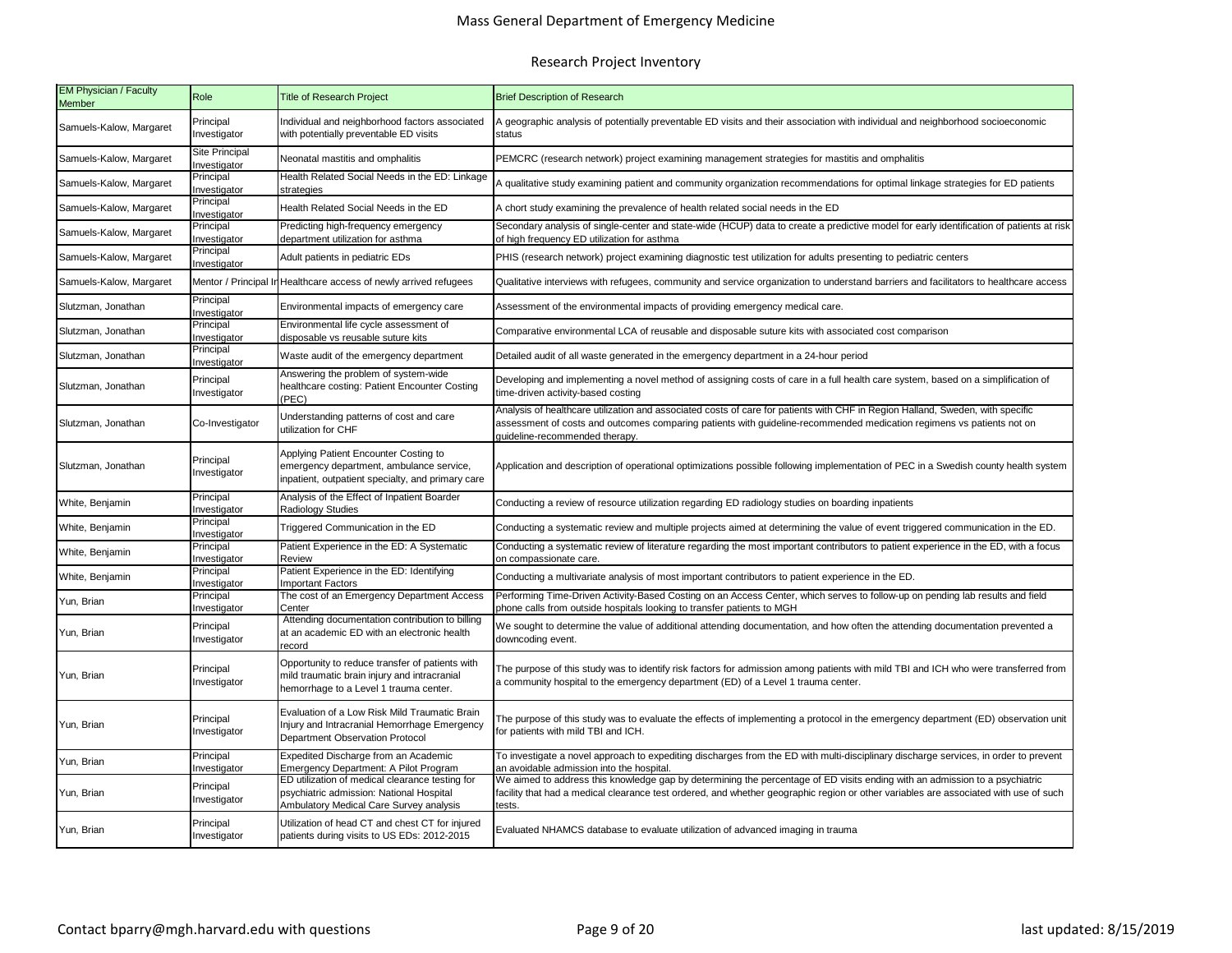| <b>EM Physician / Faculty</b><br><b>Member</b> | Role                         | <b>Title of Research Project</b>                                                                                                   | <b>Brief Description of Research</b>                                                                                                                                                                                                                                                                                                             |  |  |
|------------------------------------------------|------------------------------|------------------------------------------------------------------------------------------------------------------------------------|--------------------------------------------------------------------------------------------------------------------------------------------------------------------------------------------------------------------------------------------------------------------------------------------------------------------------------------------------|--|--|
| Yun, Brian                                     | Principal<br>Investigator    | Impact of urgent care openings on academic<br>medical center emergency department visits<br>within an affiliated healthcare system | We performed a geospatial analysis to assess the impact of affiliated UC openings on ED utilization patterns at two academic<br>medical centers (AMCs) within an integrated healthcare system.                                                                                                                                                   |  |  |
| Zachrison, Kori Sauser                         | Principal<br>Investigator    | Identifying novel system-level factors associated<br>with the quality of acute stroke care delivery<br>(AHRQ K08)                  | Using clinical data registry linked with Medicare data to map the flow of patient transfers in the US, to determine how quality and best<br>practices are shared between connected hospitals, and how innovation diffuses through the network of connected hospitals.                                                                            |  |  |
| Zachrison, Kori Sauser                         | Co-Investigator              | Evaluation of TeleEM program                                                                                                       | An implementation study of the MGH ED's telemedicine roll-out, aimed to determine whether the program led to improved ED<br>metrics (decreased transfers, decreased LOS, etc), improved admission rates to OSH, without a rise in adverse events.                                                                                                |  |  |
| Zachrison, Kori Sauser                         | Principal<br>Investigator    | <b>InTouch Telemedicine Project</b>                                                                                                | Using data from a large commercial telemedicine provider, we are analyzing trends in telemedicine over time as well as comparing<br>stroke care delivery between different types of provider models                                                                                                                                              |  |  |
| Zachrison, Kori Sauser                         | Co-Principal<br>Investigator | Disparities in Stroke Incidence and Outcomes                                                                                       | Using all-payer inpatient discharge databases for 14 states (accounting for 85% Of Hispanics nationally) to describe incidence of<br>stroke and stroke subtypes as well as post-stroke inpatient mortality and 30-day readmissions for blacks, Hispanics, and Asians.                                                                            |  |  |
| Zachrison, Kori Sauser                         | Co-Principal<br>Investigator | Evaluating a Statewide Stroke Quality<br>Improvement Intervention                                                                  | In partnership with the MA DPH, using state registry data linked with vital records data to evaluate the effect of a statewide stroke<br>quality improvement intervention on patient-centered outcomes of mortality and readmission for stroke patients.                                                                                         |  |  |
| Zachrison, Kori Sauser                         | Principal<br>Investigator    | Pre-hospital triage decisions for patients with<br>suspected stroke due to large vessel occlusion<br>(NECC grant)                  | A decision analytic modeling cost-effectiveness study in which we are developing, analyzing, and verifying a decision model including<br>repeated triage simulations of a patient with suspected stroke due to large-vessel occlusion in order to determine the effectiveness<br>and cost-effectiveness ofvarious pre-hospital triage approaches |  |  |
| Zachrison, Kori Sauser                         | Principal<br>Investigator    | First 10k Telestroke Consults                                                                                                      | A descriptive analysis of the 1st 10,000 consults in the Partners Telestroke Network                                                                                                                                                                                                                                                             |  |  |
| Zachrison, Kori Sauser                         | Principal<br>Investigator    | A national study of telemedicine use in US EDs<br>(EMF health policy grant)                                                        | A national survey-based study to determine the prevalence of telemedicine use in US EDs, and to understand barriers and<br>facilitators of ED telemedicine adoptions; we will also examine state policy environments and the relationship between policy<br>environment and telemedicine use                                                     |  |  |
| Zachrison, Kori Sauser                         | Principal<br>Investigator    | Mapping the Stroke Transfer Network in the<br>Northeast (AHA grant)                                                                | Using clinical data registry linked with Medicare data to map the flow of patient transfers in the Northeast region and to determine<br>how performance and high-quality care are shared between connected hospitals.                                                                                                                            |  |  |
| Zachrison, Kori Sauser                         | Principal<br>Investigator    | Does ED crowding impact performance on time-<br>sensitive stroke care?                                                             | Using MGH data on crowding and on stroke performance (door-to-imaging and door-to-needle for tPA times) to examine for whether<br>there is an association beween crowding in the ED and care/treatment delays.                                                                                                                                   |  |  |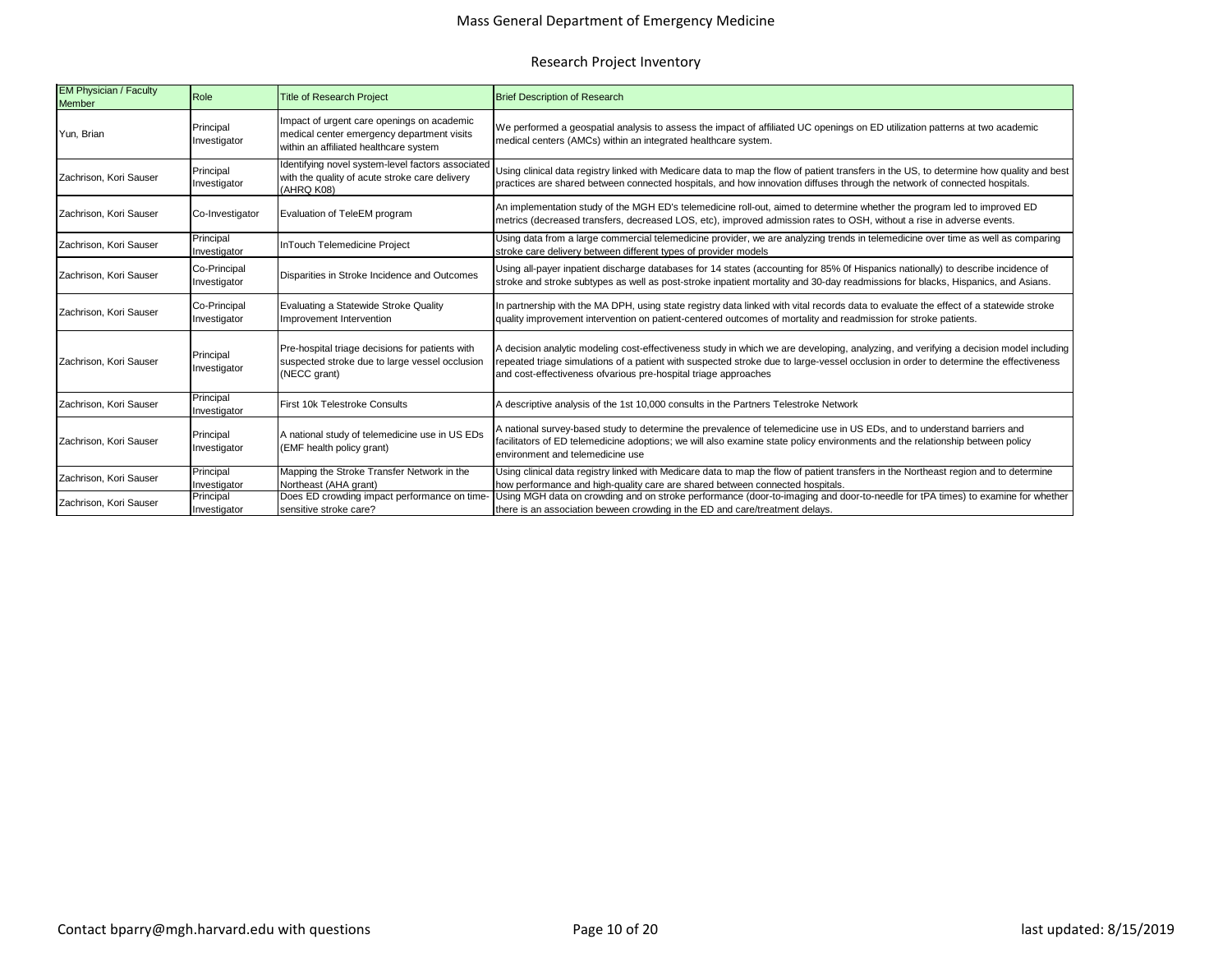| <b>Status</b>                                                                                                                      |  |
|------------------------------------------------------------------------------------------------------------------------------------|--|
| Data Analysis, Writing<br>Manuscript                                                                                               |  |
| Data Collection                                                                                                                    |  |
| Data Collection                                                                                                                    |  |
| Data Collection                                                                                                                    |  |
| Manuscript Submission                                                                                                              |  |
| <b>Writing Manuscript</b>                                                                                                          |  |
| Data Collection                                                                                                                    |  |
| Data Collection and<br>Analyses                                                                                                    |  |
| Data Collection and<br>Analyses                                                                                                    |  |
| Data Collection and<br>Analyses                                                                                                    |  |
| Data Collection and<br>Analyses                                                                                                    |  |
| Data Collection, Data<br>Analyses, Writing<br>Manuscript                                                                           |  |
| <b>Writing Manuscript</b>                                                                                                          |  |
| Data Collection, Data                                                                                                              |  |
| Analyses, Writing<br>Manuscript                                                                                                    |  |
| Data Analyses                                                                                                                      |  |
| Data Collection; Primary<br>Manuscript Published,<br>Secondary Manuscripts<br>under review                                         |  |
| Data have been<br>presented at national<br>meetings, several<br>manuscripts have been<br>published and another is<br>under review. |  |
| Several manuscripts<br>published and another in                                                                                    |  |
| Writing and Submitting<br>Manuscripts                                                                                              |  |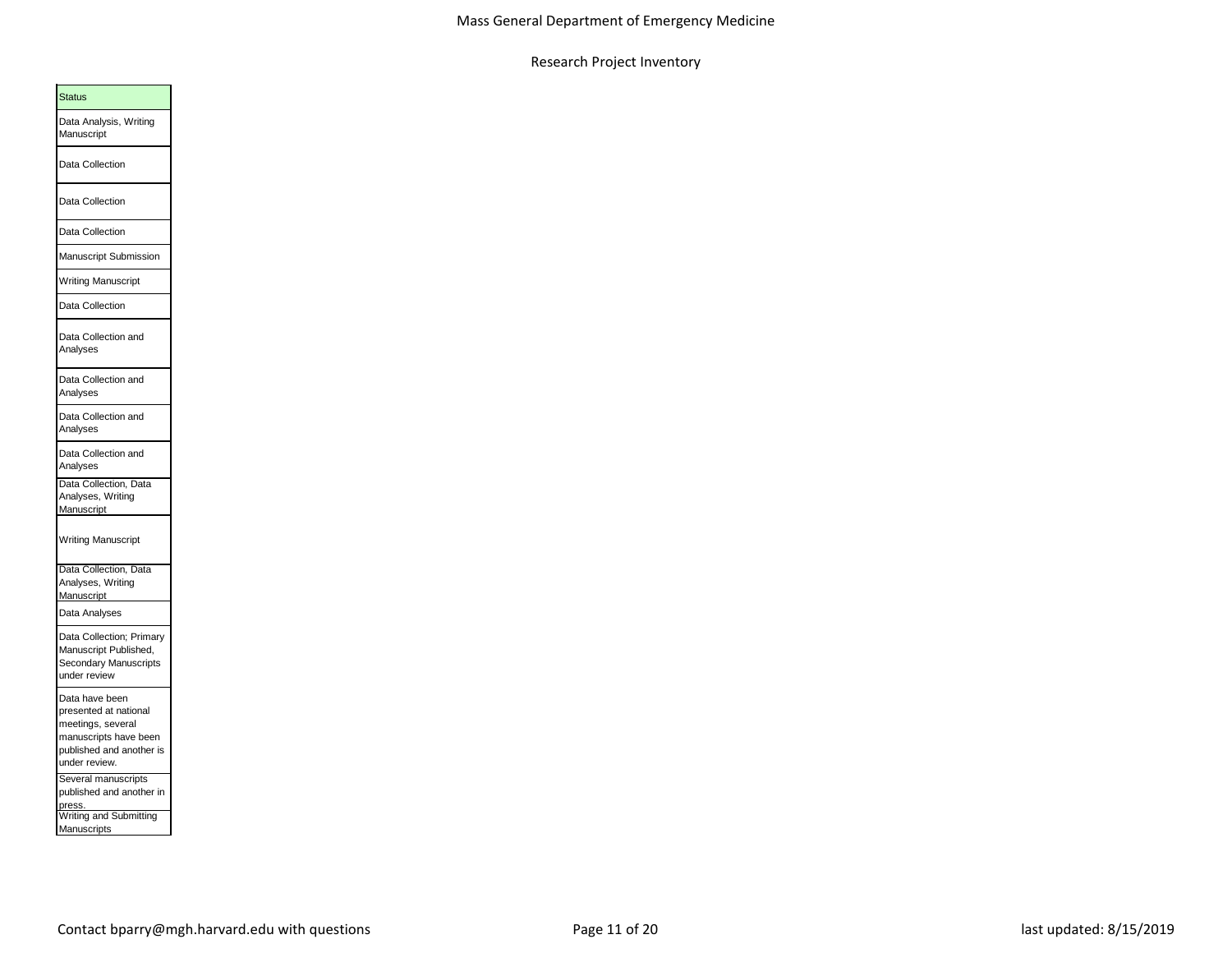| <b>Status</b>                                    |
|--------------------------------------------------|
| Writing and Submitting<br>Manuscripts            |
| <b>Writing and Submitting</b><br>Manuscripts     |
| <b>Writing Secondary</b><br>Manuscripts          |
| Writing, Submitting, and<br>Revising Manuscripts |
| Data Analysis                                    |
| Data Analysis                                    |
| Data Collection                                  |
| Manuscript Published                             |
| Manuscript Published                             |
| Manuscript Published                             |
| Manuscript Published                             |
| Manuscript Published                             |
| Manuscript Published                             |
| Manuscript Published                             |
| Manuscript Published                             |
| Manuscript Published                             |
| Manuscript Published                             |
| Manuscript Published                             |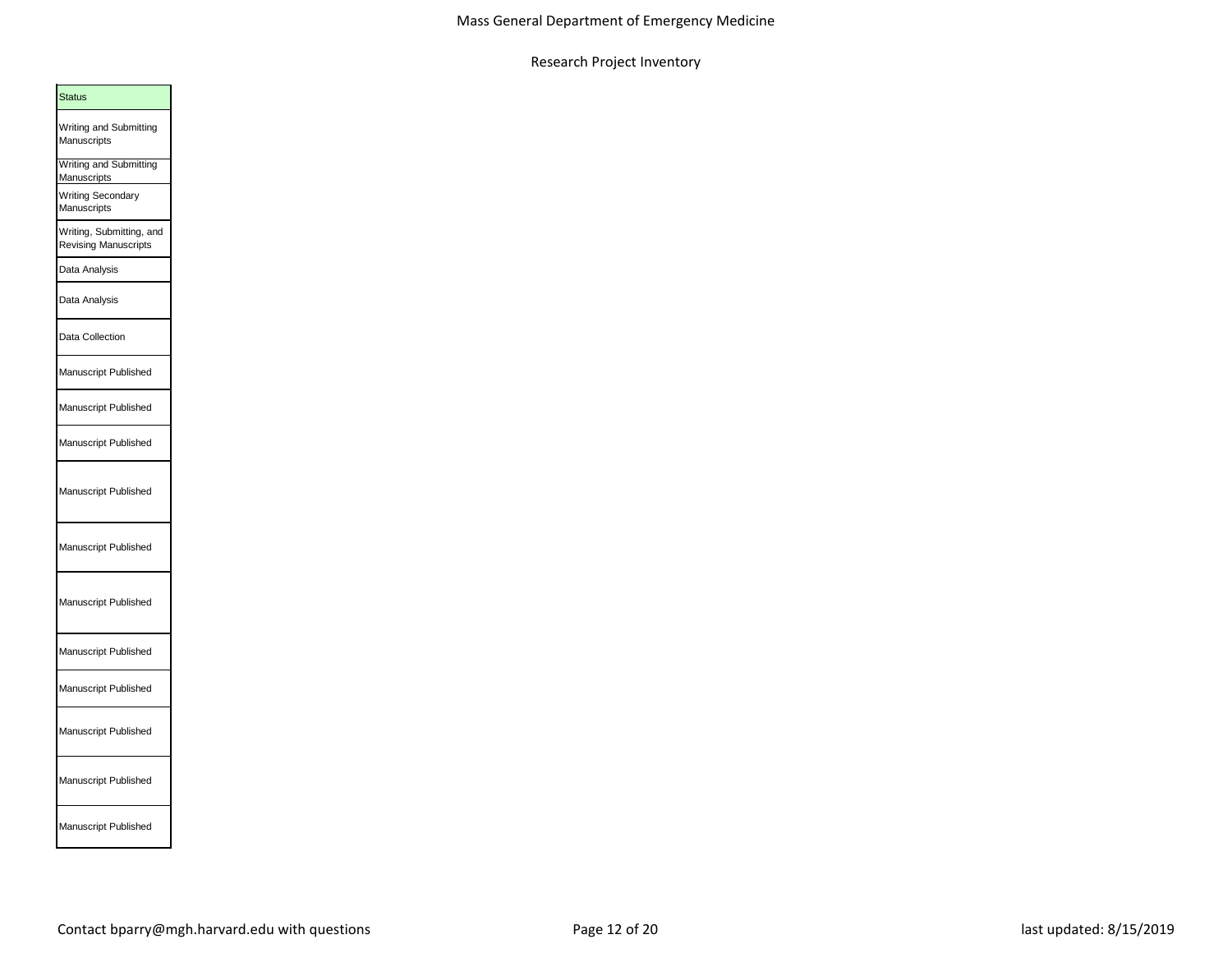| <b>Status</b>                        |
|--------------------------------------|
| Manuscript under review              |
| Manuscript under review              |
| Planning                             |
| Planning                             |
| Planning                             |
| <b>Writing Manuscript</b>            |
| <b>Writing Manuscript</b>            |
| <b>Writing Manuscript</b>            |
| <b>Writing Manuscript</b>            |
| <b>Writing Manuscript</b>            |
| <b>Writing Manuscript</b>            |
| <b>Writing Manuscript</b>            |
| <b>Writing Manuscript</b>            |
| Writing Manuscript                   |
| <b>Writing Manuscripts</b>           |
| Data Analysis, Writing<br>Manuscript |
| Data Analysis, Writing<br>Manuscript |
| Data Collection                      |
| Data Collection                      |
| Data Collection                      |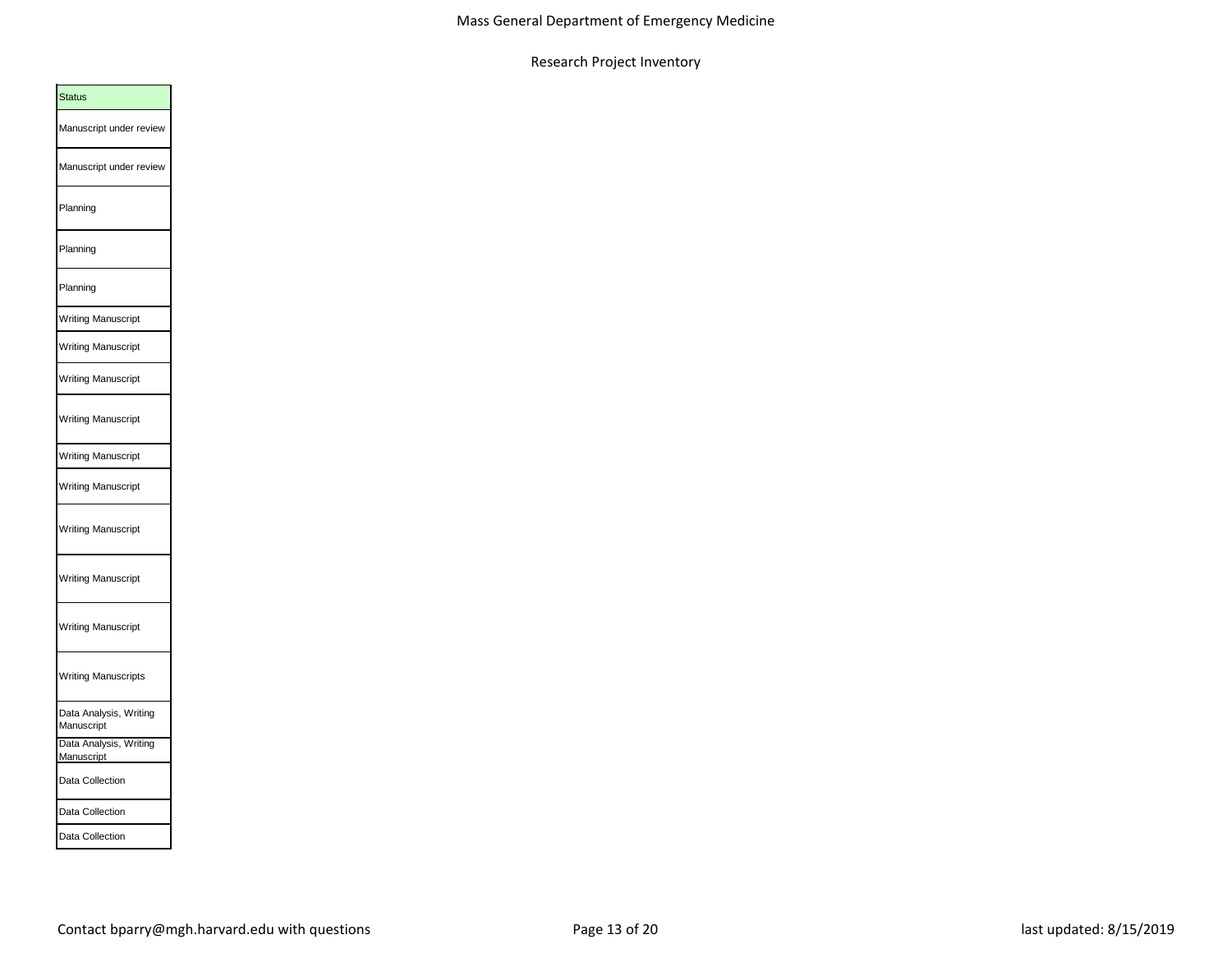| <b>Status</b>                              |  |
|--------------------------------------------|--|
| Data Collection                            |  |
| Data Collection                            |  |
| Data Collection                            |  |
| Data Collection, Data                      |  |
| Analysis, Writing                          |  |
| <b>Manuscripts</b>                         |  |
| Data Collection, Data<br>Analysis, Writing |  |
| Manuscripts                                |  |
| Data Collection, Data                      |  |
| Analysis, Writing                          |  |
| Manuscripts                                |  |
| Data Collection, Data                      |  |
| Analysis, Writing<br>Manuscripts           |  |
| Data Collection, Data                      |  |
| Analysis, Writing                          |  |
| Manuscripts                                |  |
| Data Collection, Data                      |  |
| Analysis, Writing                          |  |
| <b>Manuscripts</b>                         |  |
| <b>Writing Manuscripts</b>                 |  |
| <b>Writing Manuscript</b>                  |  |
| Data Analysis                              |  |
| Data Analysis                              |  |
| Enrolling                                  |  |
| Enrolling                                  |  |
| Enrolling                                  |  |
| Enrolling                                  |  |
| Enrolling                                  |  |
| Enrolling                                  |  |
| Enrollment to begin Fall<br>2019           |  |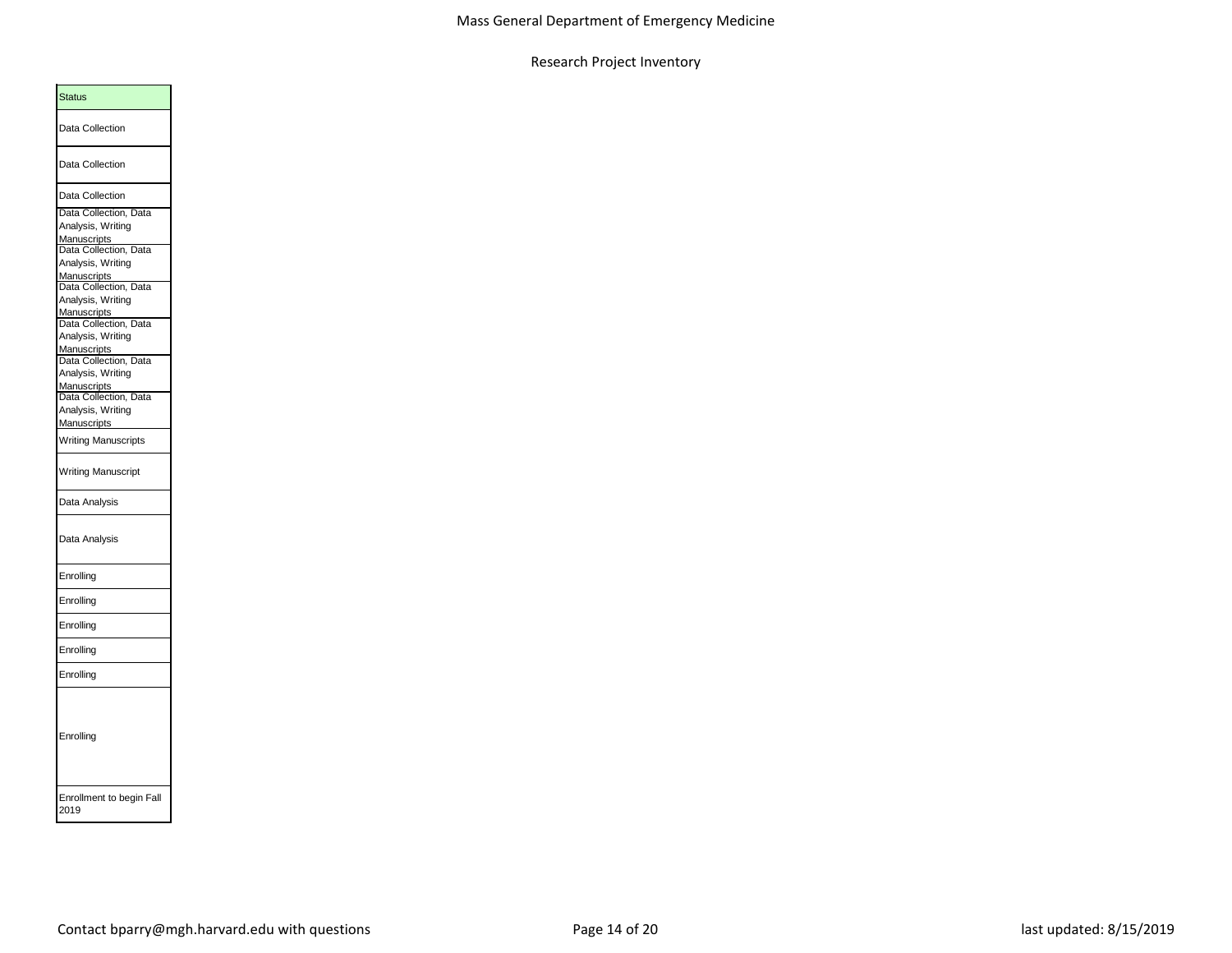| <b>Status</b>                                                                                                                                                    |
|------------------------------------------------------------------------------------------------------------------------------------------------------------------|
| IRB pending                                                                                                                                                      |
| Planning                                                                                                                                                         |
| Planning                                                                                                                                                         |
| Primary Manuscript<br>Published                                                                                                                                  |
| <b>Primary Manuscript</b><br>Published<br><b>Primary Manuscript</b><br>Published<br><b>Primary Manuscript</b><br>Published, Secondary<br>Manuscripts in progress |
| Writing Manuscript                                                                                                                                               |
| Enrolling                                                                                                                                                        |
| Enrolling and long term<br>followup                                                                                                                              |
| Pre-enrollment                                                                                                                                                   |
| Analysis                                                                                                                                                         |
| Analysis                                                                                                                                                         |
| Analysis                                                                                                                                                         |
| Analysis                                                                                                                                                         |
| Analysis                                                                                                                                                         |
| Data Analyses                                                                                                                                                    |
| Data Collection                                                                                                                                                  |
| Data Collection                                                                                                                                                  |
| Data Collection                                                                                                                                                  |
| Data Collection, Data<br>Analyses                                                                                                                                |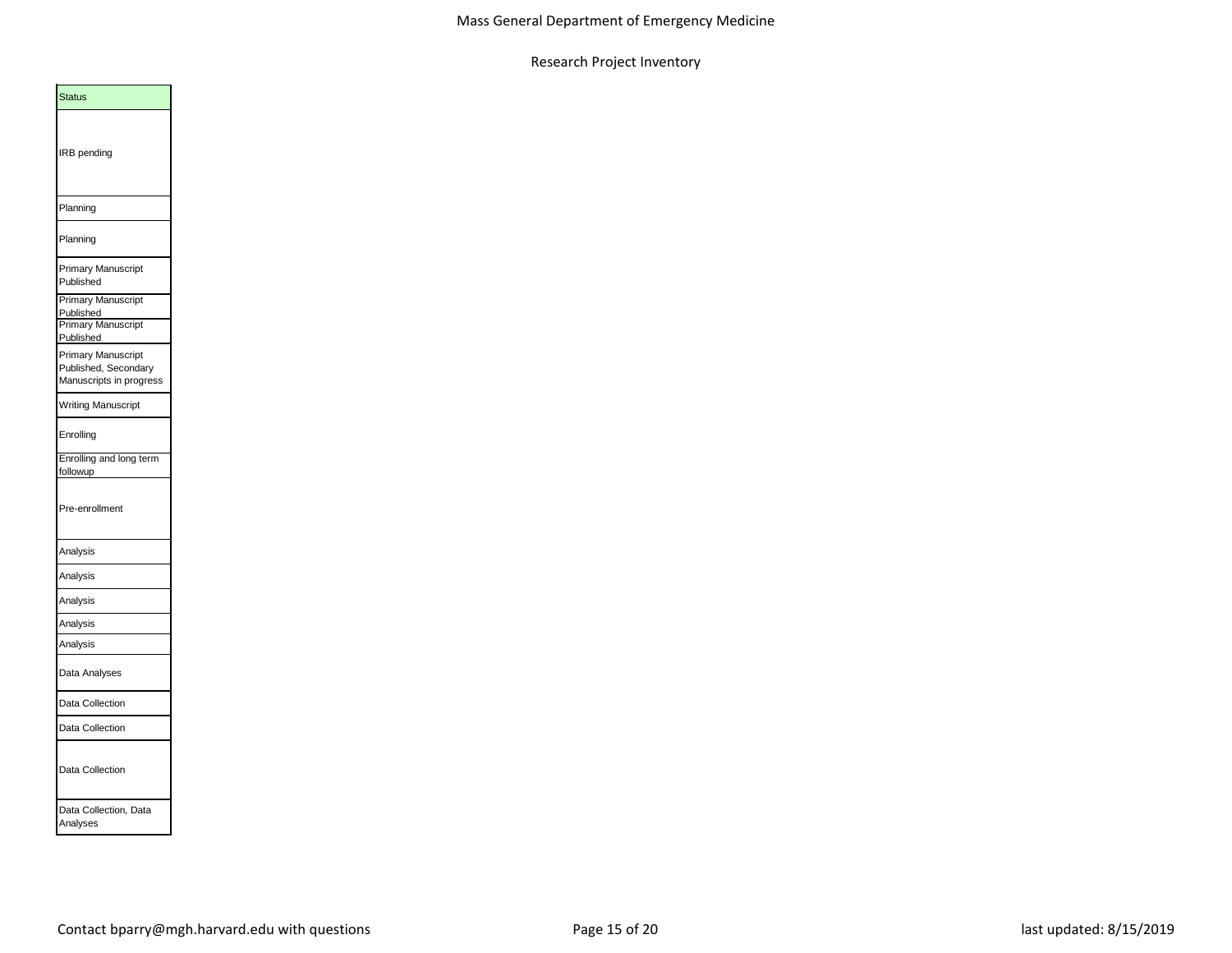| <b>Status</b>                   |  |
|---------------------------------|--|
| Enrolling, Data Collection      |  |
| Site recruitment                |  |
| Analysis (multiple              |  |
| projects)<br>Analysis (multiple |  |
| projects)<br>Analysis (multiple |  |
|                                 |  |
| projects)<br>Analysis (multiple |  |
| projects)                       |  |
| Enrolling                       |  |
| Enrolling                       |  |
| Enrolling                       |  |
| Enrolling                       |  |
| <b>Enrolling and Analysis</b>   |  |
| IRB Approved, Study             |  |
| starting                        |  |
| Enrolling                       |  |
| <b>Writing Manuscript</b>       |  |
| Data Analysis                   |  |
| Data Analysis                   |  |
| Data Analysis                   |  |
| Data Analysis                   |  |
| Data Analysis                   |  |
| Data Analysis                   |  |
| Data Collection                 |  |
| Enrolling                       |  |
| Data Collection                 |  |
| Data Collection                 |  |
| Enrolling                       |  |
| Enrolling                       |  |
| Enrolling                       |  |
| Enrolling                       |  |
| Enrolling                       |  |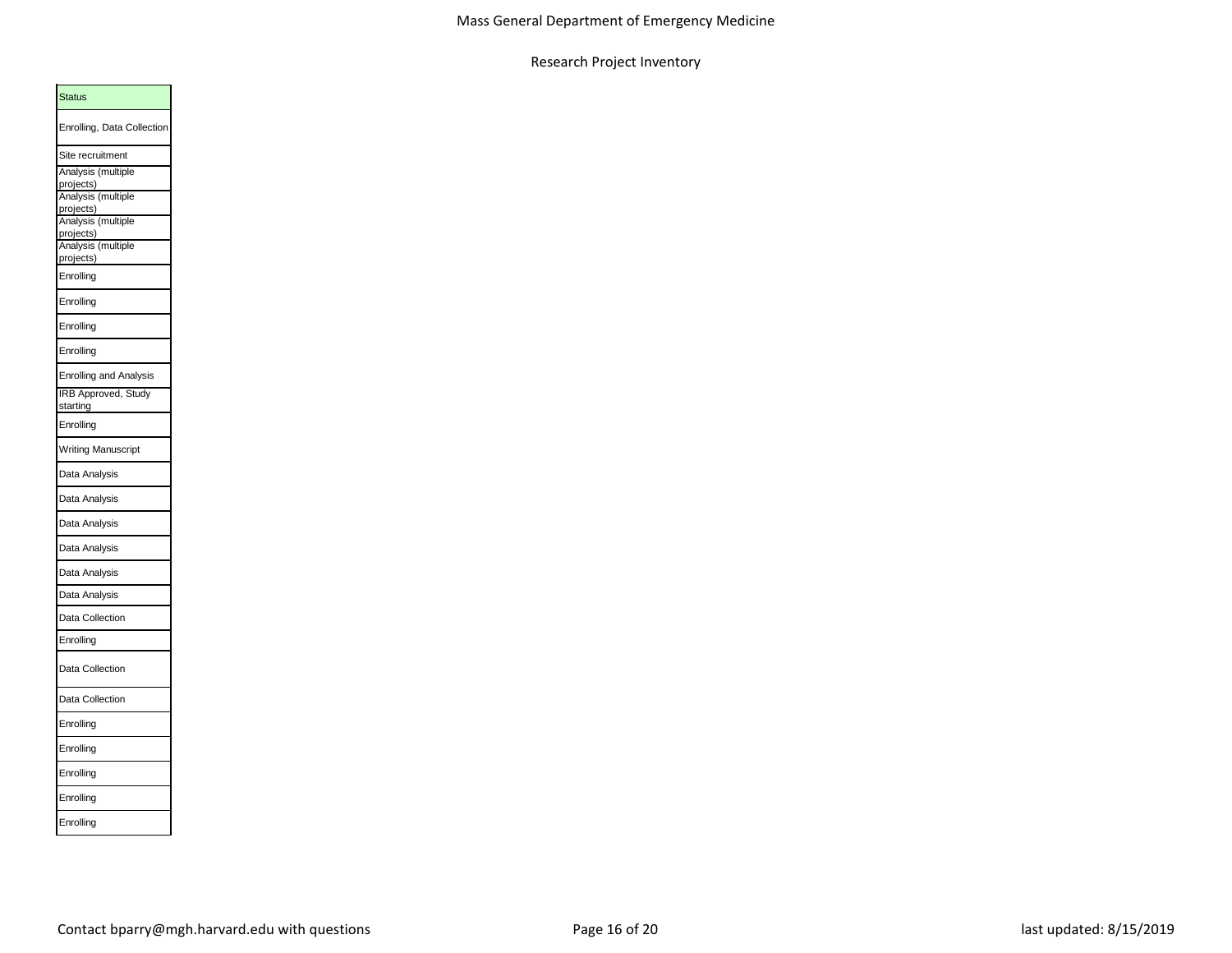| Status                               |
|--------------------------------------|
| Enrolling                            |
| IRB pending                          |
| <b>IRB</b> preparation               |
| <b>IRB</b> preparation               |
| IRB preparation                      |
| IRB preparation                      |
| <b>IRB</b> preparation               |
| Survey preparation                   |
| <b>Writing Manuscript</b>            |
| Writing Manuscript                   |
| Writing Manuscript                   |
| Writing Manuscript                   |
| IRB pending                          |
| Data Analysis                        |
| Data Analysis                        |
| Data Collection                      |
| Data Collection                      |
| Data Collection                      |
| Manuscript under<br>revision         |
| Data Analysis                        |
| Pre-enrollment                       |
| Data Analysis, Writing<br>Aanuscript |
| Data Analysis, Writing<br>Manuscript |
| Data Analysis, Writing<br>Manuscript |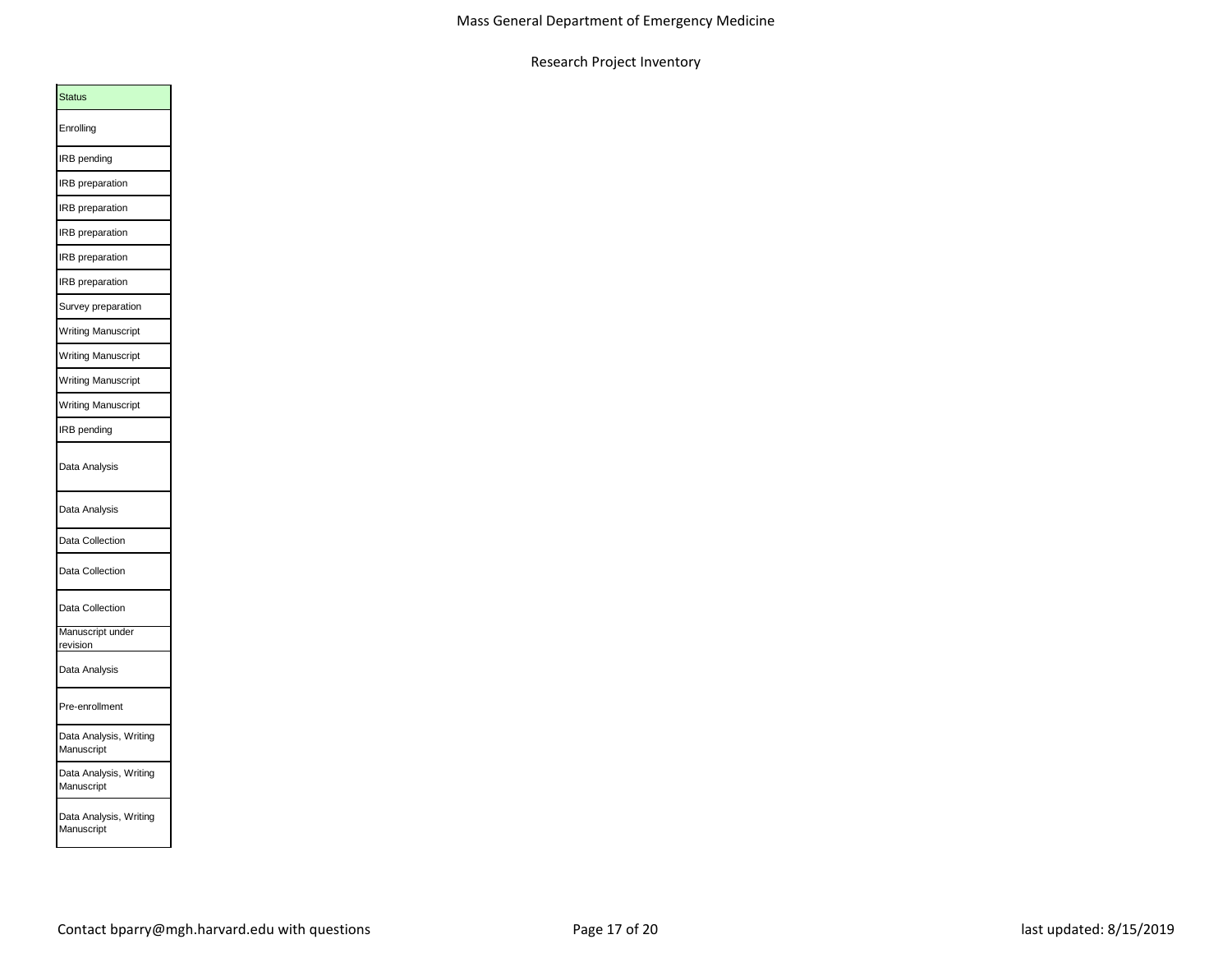| <b>Status</b>                       |  |
|-------------------------------------|--|
| Manuscript Submission               |  |
| Available for secondary<br>analyses |  |
| Available for secondary<br>analyses |  |
| Data Analysis                       |  |
| Data Analysis                       |  |
| Enrolling                           |  |
| Enrolling                           |  |
| Data Collection                     |  |
| Enrolling                           |  |
| Data Analyses                       |  |
| Data Analyses                       |  |
| Data Collection                     |  |
| Pre-enrollment                      |  |
| Active                              |  |
| Active                              |  |
| Active                              |  |
| Active                              |  |
| Various stages                      |  |
| Data analysis                       |  |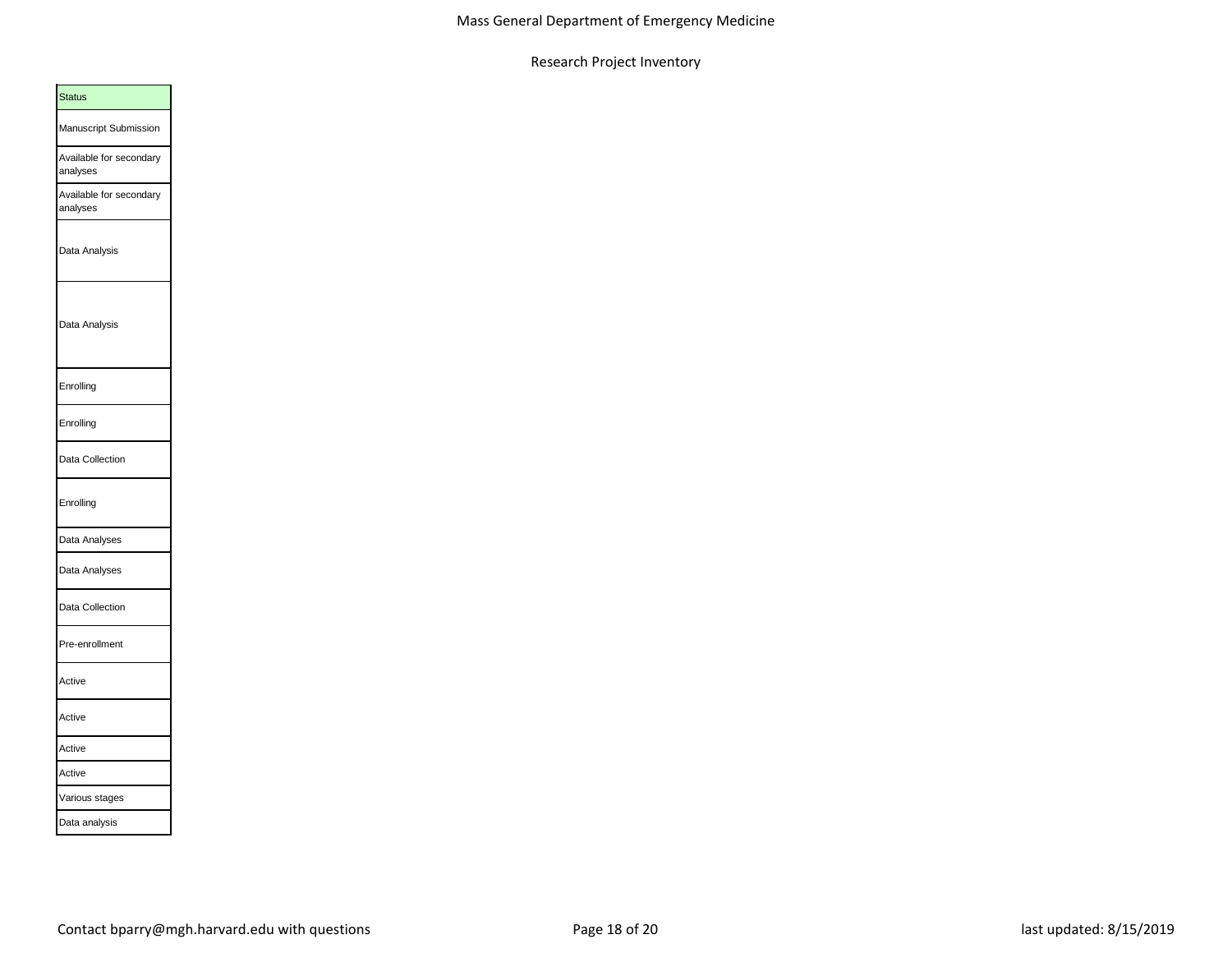| <b>Status</b>                          |  |
|----------------------------------------|--|
| Data analysis                          |  |
| Data Collection                        |  |
| Enrolling                              |  |
| Enrolling                              |  |
| Manuscript Accepted for<br>Publication |  |
| Manuscript under review                |  |
| Manuscript under review                |  |
| Conceptual design                      |  |
| Data Analysis                          |  |
| Data Analysis                          |  |
| Manuscript Revision                    |  |
| Manuscript Submission                  |  |
| <b>Writing Manuscript</b>              |  |
| Data Analysis                          |  |
| Data Collection                        |  |
| Manuscript Published                   |  |
| Manuscript Submission                  |  |
| Collecting results                     |  |
| Manuscript Published                   |  |
| Manuscript Published                   |  |
| Manuscript Published                   |  |
| Manuscript Published                   |  |
| Manuscript Published                   |  |
| Manuscript Published                   |  |